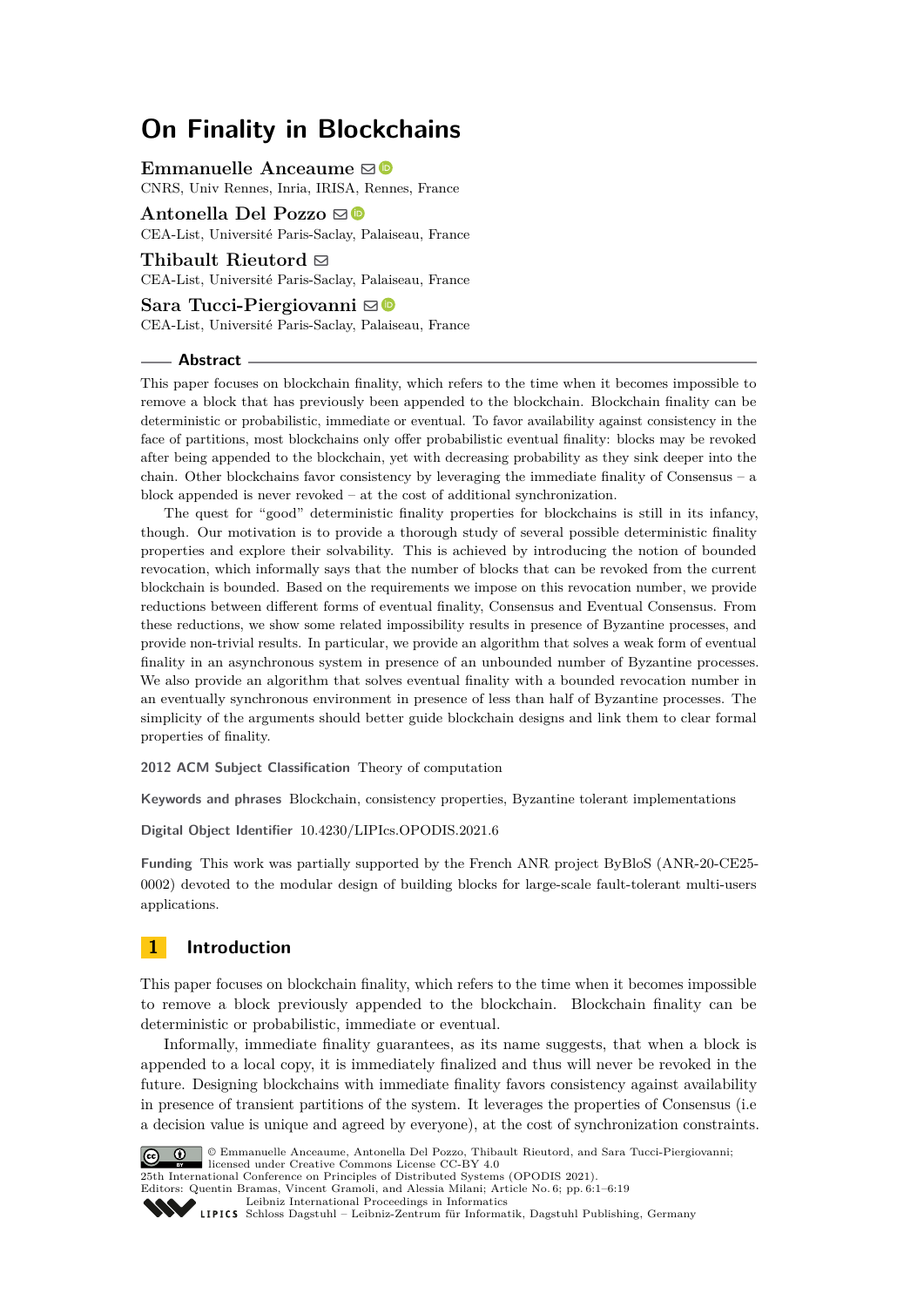## **6:2 On Finality in Blockchains**

Assuming partially synchronous environments, most of the permissioned blockchains satisfy the deterministic form of immediate consistency, as for example Red Belly blockchain [\[8\]](#page-15-0) and Hyperledger Fabric blockchain [\[2\]](#page-14-0). The probabilistic form of immediate finality is typically achieved by permissionless pure proof-of-stake blockchains such as Algorand [\[7\]](#page-15-1).

Unlike immediate finality, eventual finality only ensures that eventually all local copies of the blockchain share a common increasing prefix, and thus finality of their blocks increases as more blocks are appended to the blockchain. The majority of permissionless cryptoassets blockchains, with Bitcoin [\[20\]](#page-15-2) and Ethereum [\[25\]](#page-15-3) as celebrated examples, guarantee eventual finality with some probability: blocks may be revoked after being appended to the blockchain, yet with decreasing probability as they sink deeper into the chain. In an effort to replace the energy-wasting proof-of-work (PoW) method of Bitcoin and Ethereum, recent proof-ofstake blockchains such as e.g. [\[16,](#page-15-4) [12,](#page-15-5) [15\]](#page-15-6) emerged. These blockchains offer as well a form of eventual finality. More broadly, all these permissionless solutions favor availability (or progress) relying on a Nakamoto-style consensus: a broadcast primitive to diffuse blocks and a local reconciliation mechanism to select a unique chain. It is indeed admitted that a blockchain may lose consistency by incurring a fork, which is the presence of multiple chains at different processes. The reconciliation mechanism, available to recover from a fork, consists in a local deterministic rule selecting a chain among the different possible alternatives. In Bitcoin for instance any participant reconciles the state following the "longest" chain rule (the term "longest" chain rule is commonly employed, but this is actually the one that required the most work to be built). Once a winner chain is chosen, the other alternatives are revoked, as such all the blocks belonging to them. In designs using Nakamoto-style consensus, however, network effects make the moment at which all honest processes observe the same set of candidate chains unknown. Reconciliation and finalisation guarantees are then uncertain, or simply extremely inefficient, for example by considering a block as finalised after one or more days. To solve this problem a number of projects are investigating how to add "finality gadgets" (e.g., [\[5,](#page-15-7) [24\]](#page-15-8)) to Nakamoto-style blockchains, which means seeking additional mechanisms or protocols to reach "better" finality properties in network adversarial settings. The hope is to find ways to get deterministic finality by periodically running finality gadgets on top of Nakamoto-style consensus. For the time being, the only way that has been concretely pursued is to resort to Byzantine Consensus – e.g. Tenderbake  $[4]$  adds Byzantine Consensus to the existing proof-of-stake method assuring deterministic finality to each block followed by other two blocks. How to add mechanisms that do not resort to Consensus, however, is an intriguing and open question, related to the finality properties one would like to guarantee.

The quest for "good" deterministic finality properties for blockchains is still in its infancy, though. Our motivation is to provide a protocol-independent abstraction of several possible finality properties to study their solvability. To this aim we formalise, for the first time, the notion of finality in a protocol-agnostic way. At the heart of the proposed formalisation lies the notion of *revocation number*. Informally, given a system run and a blockchain *bc* read by a user at some time *t*, we call the revocation number the natural number *n* such that by pruning the last *n* blocks from *bc*, we obtain a prefix of any blockchain *bc*′ read after *t*.

By leaving the revocation number unbounded in all the runs of the system, we formalise our weakest form of finality, the eventual finality consistency criterion  $\mathcal{F}$ : In each run, the revocation number can be infinite when the run goes to infinity, still each block will be eventually finalised.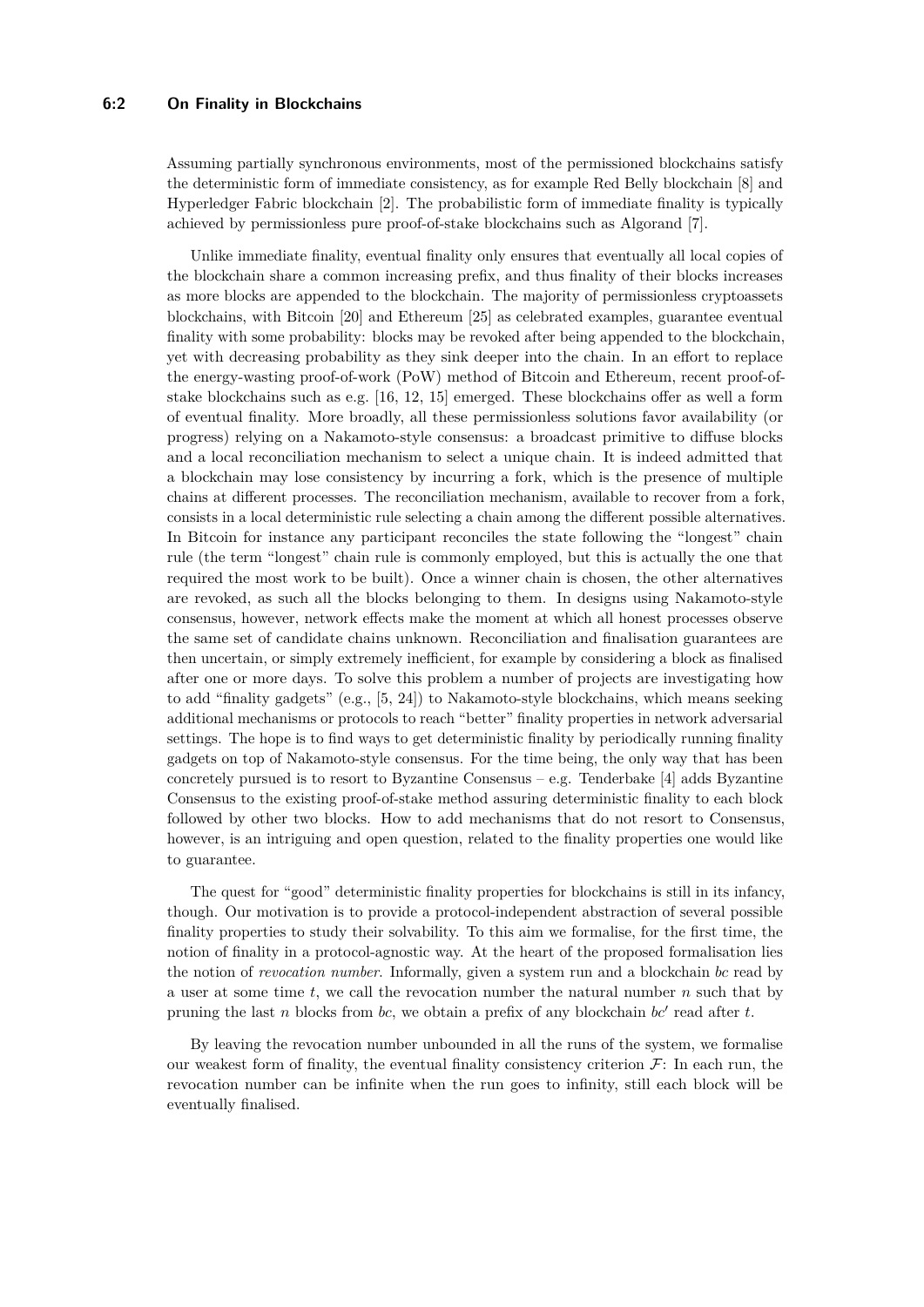By introducing restrictions on the revocation number, we then introduce stronger criteria. The strongest criterion, called  $\mathcal{F}^c$ , is obtained by restricting the revocation number to be a constant  $c$  in all the runs of the system. Informally,  $\mathcal{F}^c$  guarantees that finality of each block is deferred by at most *c* blocks in all system runs, i.e., any block followed by at least *c* blocks in the blockchain cannot be revoked.

Between  $\mathcal F$  and  $\mathcal F^c$  we then define three other forms of deferred finality:  $\mathcal F^n$ , where the revocation number is bounded but not known,  $\mathcal{F}^{\diamond,c}$ , where the revocation number is constant but holds only eventually, and finally  $\mathcal{F}^{\diamond,n}$ , where the bound on the revocation number is not known and holds only eventually.  $\mathcal{F}^n$  guarantees that finality of each block is deferred by a constant *c* in each system run, but this constant can vary from one run to another. For  $\mathcal{F}^{\diamond,c}$  and  $\mathcal{F}^{\diamond,n}$  we have that  $\mathcal{F}^{\diamond,c}$  guarantees that eventually finality of each block is deferred by *c* in all system runs, while for  $\mathcal{F}^{\diamond,n}$ , eventually finality of each block is deferred by *c* in each system run with *c* varying from one run to another. Nicely, we obtain each consistency criterion by adding a proper bounded revocation property to F and we prove that  $\mathcal{F}^n$ ,  $\mathcal{F}^{\diamond,c}$ ,  $\mathcal{F}^{\diamond,n}$  are all equivalent.

The rigorous formalisation of these consistency criteria enables us to easily show that solutions that guarantee  $\mathcal{F}^c$  are equivalent to Consensus, while solutions that guarantee  $\mathcal{F}^n$ (or equivalently  $\mathcal{F}^{\diamond,n}$  and  $\mathcal{F}^{\diamond,c}$ ) are not weaker than Eventual Consensus, an abstraction that captures eventual agreement among all participants. From these reductions, we show some related impossibility results in presence of Byzantine processes. Beside reductions and related impossibilities, we propose the following non-trivial results:

- $\mathcal F$  cannot be achieved in an asynchronous system if the reconciliation rule follows the "longest" chain rule (Theorem [22\)](#page-11-0). This implies that the reconciliation rule, used in current blockchains to provide probabilistic finality in synchronous settings, cannot guarantee that participants will eventually converge to a stable prefix of the chain in asynchronous settings.
- $\blacksquare$  A solution that guarantees  $\mathcal F$  in an asynchronous system with a possibly infinite set of processes which can append infinitely many blocks. This novel solution is simple and tolerant to an unbounded number of Byzantine processes (Theorem [23\)](#page-12-0).
- A solution that solves  $\mathcal{F}^n$  in an eventually synchronous environment in presence of less than half of Byzantine processes (Theorem [24\)](#page-14-1). The central point of our solution is to let correct processes blame each fork on a particular Byzantine process, which can then be excluded from the computation. Weakening the classic requirement of  $\langle 1/3 \rangle$  to  $\langle 1/2 \rangle$ Byzantine processes makes such a solution well adapted to large scale adversarial systems. As for the previous one, we are not aware of any such solution in the literature.

We hope that these results will better guide blockchain designs and link them to clear formal properties of finality. Hence, in the remainder of this article, Section [2](#page-3-0) situates our work with respect to similar ones. Section [3](#page-3-1) formally presents the sequential specification of a blockchain and the formalisation of the different finality properties we may expect from a blockchain when concurrently accessed. Section [4](#page-9-0) presents reductions between different forms of finality, Consensus and Eventual Consensus. Section [5](#page-10-0) first shows why  $\mathcal F$  is not solvable in an asynchronous environment when the "longest" chain rule is used, and then presents two original and simple algorithms that respectively solve  $\mathcal F$  and  $\mathcal F^n$ . Finally, Section [6](#page-14-2) concludes the paper.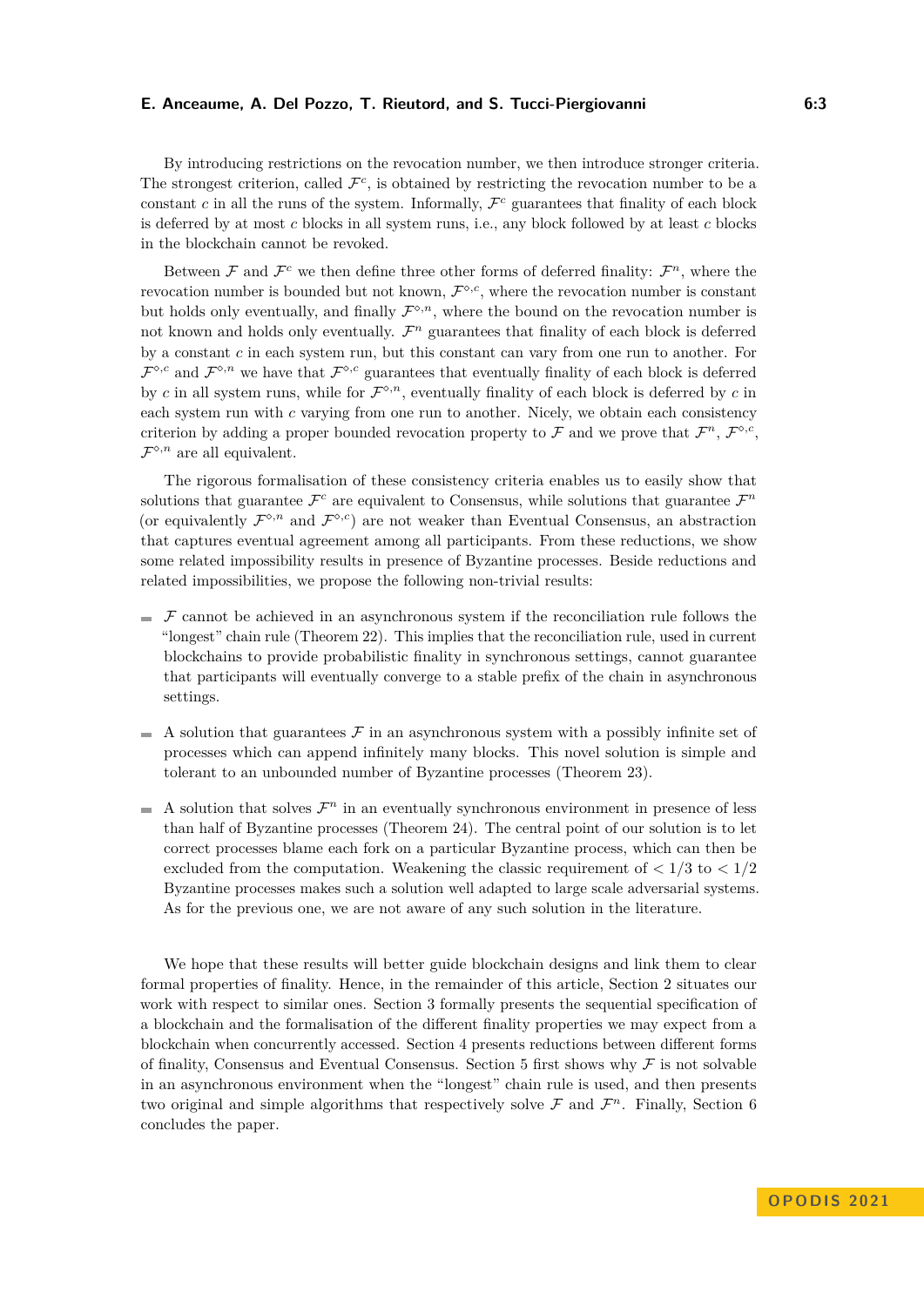#### **6:4 On Finality in Blockchains**

# <span id="page-3-0"></span>**2 Related Work**

Formalization of blockchains in the lens of distributed computing has been recognized as an extremely important topic [\[14\]](#page-15-10). Garay et al. [\[10\]](#page-15-11) have been the first to analyze the Bitcoin backbone protocol and to define invariants this protocol has to satisfy to verify with high probability an eventual consistent prefix. The authors have analyzed the protocol in a synchronous system, while others, as for example Pass et al. [\[21\]](#page-15-12), have extended this line of work considering a more adversarial network. In those works the specification of the consistency properties are protocol dependent and thus provide an abstraction level that does not allow us to model the blockchain as a shared object being agnostic of the way it is implemented. The objective we pursue throughout this work is to formalize the semantic of the interface between the blockchain and the users. To do so we consider the blockchain as a shared object, and thus the consistency properties are specified independently of the synchrony assumptions of underlying distributed system and the type of failures that may occur. By doing this, we offer a higher level of abstraction than well-known properties do.

This approach has been recently followed in particular by Anta et al. [\[3\]](#page-15-13), Anceaume et al. [\[1\]](#page-14-3) and Guerraoui et al. [\[13\]](#page-15-14) [1](#page-3-2) . In Anta et al. [\[3\]](#page-15-13), the authors propose a formalization of distributed ledgers, modeled as an ordered list of records along with implementations for sequential consistency and linearizability using a total order broadcast abstraction. Anceaume et al. [\[1\]](#page-14-3) have captured the convergence process of two distinct classes of blockchain systems: the class providing strong prefix as [\[3\]](#page-15-13) (for each pair of chains returned at two different processes, one is the prefix of the other) and the class providing eventual prefix, in which multiple chains can co-exist but the common prefix eventually converges. The authors of [\[1\]](#page-14-3) show that to solve strong prefix the Consensus abstraction is needed, however they do not address solvability of eventual prefix and do not formalise finality. Interestingly, our notion of finality and bounded revocation is able to encompass the strong and the eventual prefix consistency properties of [\[1\]](#page-14-3).

## <span id="page-3-1"></span>**3 Definitions**

## **3.1 Preliminary Definitions**

We describe a blockchain object as an abstract data type which allows us to completely characterize a blockchain by the operations it exports [\[18\]](#page-15-15). The basic idea underlying the use of abstract data types is to specify shared objects using two complementary facets: a sequential specification that describes the semantics of the object, and a consistency criterion over concurrent histories, i.e. the set of admissible executions in a concurrent environment [\[22\]](#page-15-16). Prior to presenting the blockchain abstract data type we first recall the formalization used to describe an abstract data type (ADT).

## **3.1.1 Abstract data types**

An abstract data type  $(ADT)$  is a tuple of the form  $T = (A, B, Z, z_0, \tau, \delta)$ . Here A and B are countable sets respectively called *input alphabet* and *output alphabet*. *Z* is a countable set of abstract object *states* and  $z_0 \in Z$  is the initial abstract state. The map  $\tau : Z \times A \rightarrow Z$ is the *transition function*, specifying the effect of an input on the object state and the

<span id="page-3-2"></span><sup>&</sup>lt;sup>1</sup> While not related to the blockchain data structure, authors of [\[13\]](#page-15-14) have formalized the notion of cryptocurrency showing that Consensus is not needed.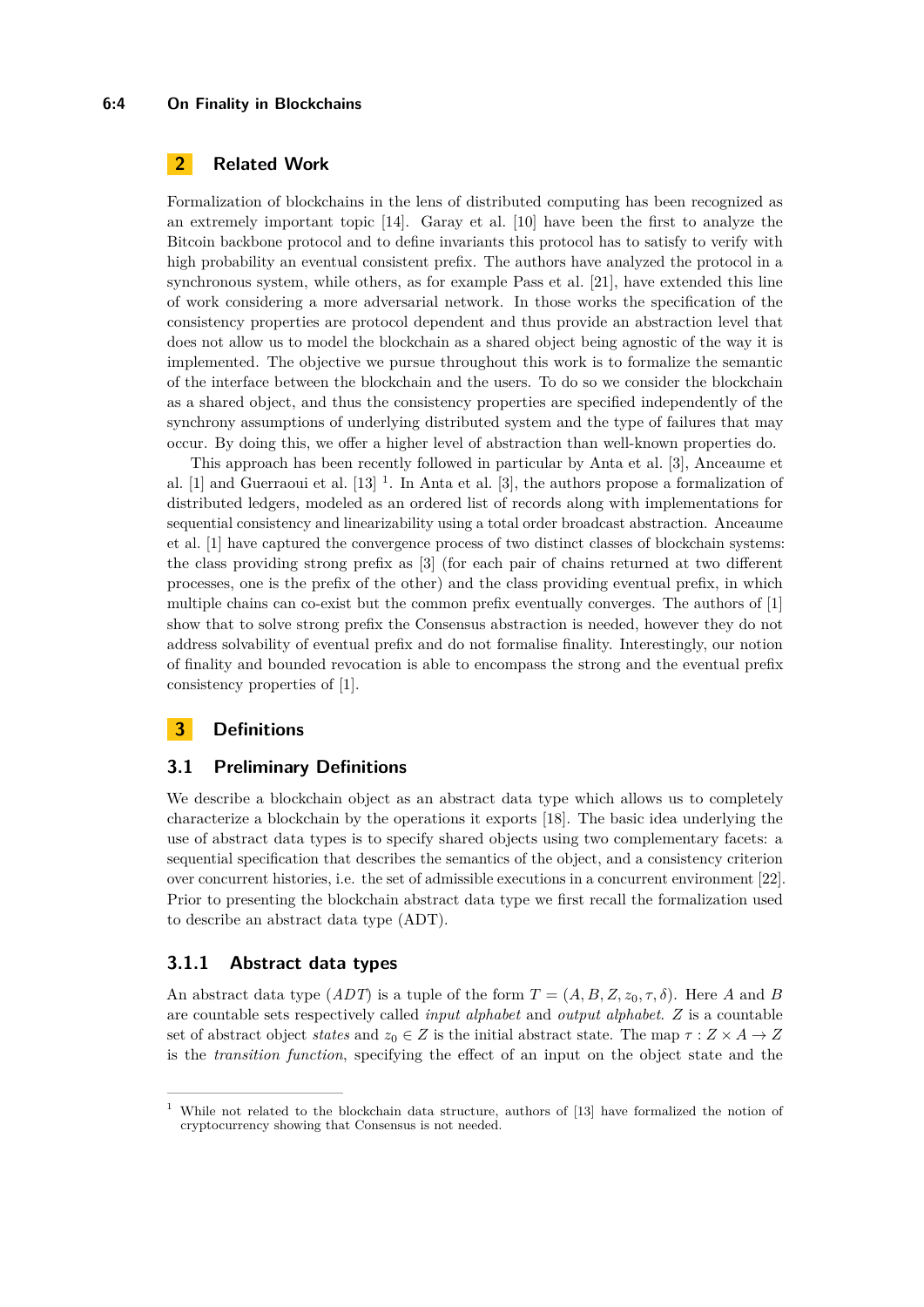map  $\delta: Z \times A \rightarrow B$  is the *output function*, specifying the output returned for a given input and an object local state. An input represents an operation with its parameters, where *(i)* the operation can have a side-effect that changes the abstract state according to transition function  $\tau$  and *(ii)* the operation can return values taken in the output *B*, which depends on the state in which it is called and the output function  $\delta$ .

## **3.1.2 Concurrent histories of an ADT**

Concurrent histories are defined considering asymmetric event structures, i.e., partial order relations among events executed by different processes.

▶ **Definition 1** (Concurrent history *H*)**.** *The execution of a program that uses an abstract data type*  $T = \langle A, B, Z, \xi_0, \tau, \delta \rangle$  *defines a concurrent history*  $H = \langle \Sigma, E, \Lambda, \mapsto, \prec, \nearrow \rangle$ *, where*  $\sum$  =  $A \cup (A \times B)$  *is a countable set of operations;* 

- *E is a countable set of events that contains all the ADT operations invocations and all ADT operation response events;*
- $\blacksquare$   $\Lambda: E \to \Sigma$  *is a function which associates events to the operations in*  $\Sigma$ *;*
- $\rightarrow$ *: is the process order, irreflexive order over the events of E. Two events*  $(e, e') \in E^2$ *are ordered by*  $\mapsto$  *if they are produced by the same process,*  $e \neq e'$  *and e happens before*  $e'$ *, that is denoted as*  $e \mapsto e'$ *.*
- ≺*: is the operation order, irreflexive order over the events of E. For each couple*  $(e, e') \in E^2$  *if*  $e'$  *is the invocation of an operation occurred at time*  $t'$  *and*  $e$  *is the response of another operation occurred at time t with*  $t < t'$  *then*  $e \prec e'$ *,*
- $\geq$  *is the program order, irreflexive order over E*, for each couple  $(e, e') \in E^2$  with  $e \neq e'$ *if*  $e \mapsto e'$  *or*  $e \prec e'$  *then*  $e \nearrow e'$ *.*

# **3.2 The blocktree ADT**

We represent a blockchain as a tree of blocks. The same representation has been adopted in [\[1\]](#page-14-3). Indeed, while consensus-based blockchains prevent forks or branching in the tree of blocks, blockchain systems based on proof-of-work allow the occurrence of forks to happen hence presenting blocks under a tree structure. The blockchain object is thus defined as a blocktree abstract data type (Blocktree ADT).

## **3.2.1 Sequential Specification of the Blocktree ADT (BT-ADT)**

A blocktree data structure is a directed rooted tree  $bt = (V_{bt}, E_{bt})$  where  $V_{bt}$  represents a set of blocks and *Ebt* a set of edges such that each block has a single path towards the root of the tree  $b_0$  called the genesis block. A branching in the tree is called a *fork*. Let  $\beta\mathcal{T}$  be the set of blocktrees, *B* be the countable and non empty set of uniquely identified blocks and let  $\beta \mathcal{C}$  be the countable non empty set of blockchains, where a blockchain is a path from a leaf of *bt* to  $b_0$ . A blockchain is denoted by *bc*. The structure is equipped with two operations append() and read(). Operation append(b) adds block  $b \notin bt$  to  $V_{bt}$  and adds the edge  $(b, b')$  to  $E_{bt}$  where  $b' \in V_{bt}$  is returned by the append selection function  $f_a()$  applied to *bt*. Operation read() returns the chain *bc* selected by the read selection function  $f_r$ () applied to *bt* (note that in [\[1\]](#page-14-3), the read() and append() operations are defined with a unique selection function). The read selection  $f_r()$  takes as argument the blocktree and returns a chain of blocks, that is a sequence of blocks starting from the genesis block to a leaf block of the blocktree. The chain *bc* returned by a read() operation *r* is called the blockchain, and is denoted by  $r/bc$ . The append selection function  $f_a()$  takes as argument the blocktree and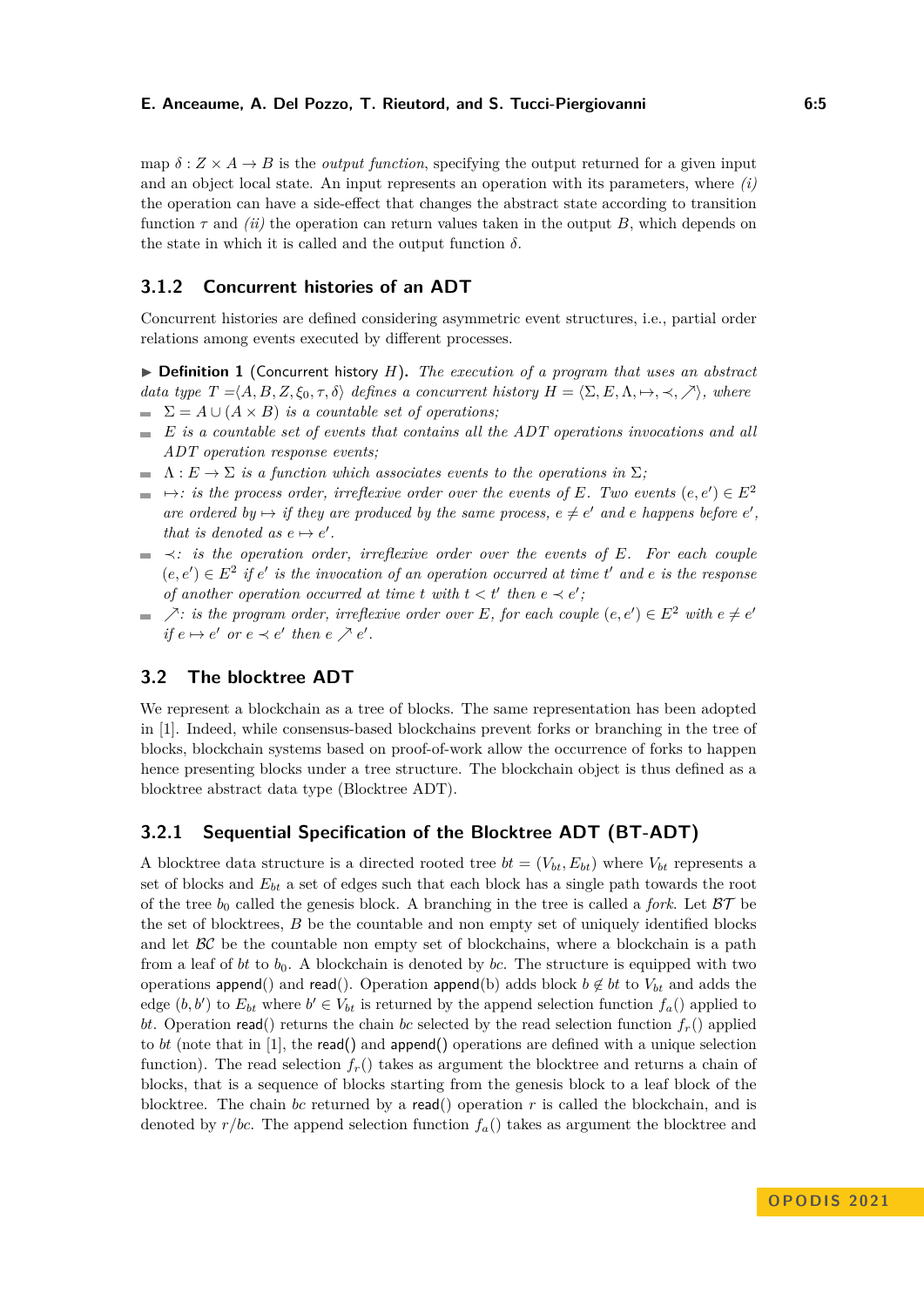## **6:6 On Finality in Blockchains**

returns a chain of blocks. Function *last*\_*block*() takes as argument a chain of blocks and returns the last appended block of the chain. Only blocks satisfying some validity predicate *P* can be appended to the tree. Predicate *P* is an application-dependent predicate used to verify the validity of the chain obtained by appending the new block *b* to the chain returned by  $f_a()$  (denoted by  $f_a(bt)^\frown b$ ). In Bitcoin for instance this predicate embeds the logic to verify that the obtained chain does not contain double spending or overspending transactions. Formally,

▶ **Definition 2** (Sequential specification of the Blocktree ADT)**.** *The Blocktree Abstract Data Type is the* 6*-tuple* BT – ADT={ $A = \{append(b), read(\prime\}/bc \in BC\}$ } $B = BC \cup \{\top, \bot\}$ } $Z =$  $BT, \xi_0 = b_0, \tau, \delta$ , where the transition function  $\tau : Z \times A \rightarrow Z$  is defined by

 $\tau(bt, read()) = bt$  $\tau(bt, append(b)) = \begin{cases} (V_{bt} \cup \{b\}, E_{bt} \cup \{b, last\_block(f_a(bt))\}) \text{ if } P(f_a(bt)^{-}b) \end{cases}$ *bt* otherwise*,*

*and where the output function*  $\delta$  :  $Z \times A \rightarrow B$  *is defined by* 

$$
\delta(bt, read()) = f_r(bt)
$$

$$
\delta(bt, append(b)) = \begin{cases} \top \text{ if } P(f_a(bt) \cap b) \\ \bot \text{ otherwise.} \end{cases}
$$

Note that we do not need to add the validity check during the read operation in the sequential specification of the Blocktree ADT because in absence of concurrency the validity check during the append operation is enough.

# <span id="page-5-0"></span>**3.2.2 Concurrent Specification and Consistency Criteria of the BlockTree ADT**

The concurrent specification of the blocktree abstract data type is the set of its concurrent histories. A blocktree consistency criterion is a function that returns the set of concurrent histories admissible for the blocktree abstract data type. In this paper, we define different consistency criteria for the blocktree. We first define eventual finality, which is the weakest consistency criterion that we may expect from blockchains, along with the notion of block revocation. We then combine eventual finality with different forms of revocation to provide stronger consistency criteria. The presented family of consistency criteria is a comprehensive characterization of what we may expect from blockchains.

#### ▶ **Notation 3.**

- $E(a^*, r^*)$  *is an infinite set containing an infinite number of* append() *and* read() *invocation and response events;*
- *E*(*a, r*<sup>∗</sup> ) *is an infinite set containing (i) a finite number of* append() *invocation and response events and (ii) an infinite number of* read() *invocation and response events;*
- $\bullet$  *o*<sub>*inv</sub>* and  $o_{rsp}$  *indicate respectively the invocation and response event of an operation o*;</sub> *and in particular for the* read() *operation, rrsp/bc denotes the returned blockchain bc associated with the response event*  $r_{rsp}$  *and for the append() operation*  $a_{inv}(b)$  *denotes the invocation of the append operation having b as input parameter;*
- length :  $BC \rightarrow \mathbb{N}$  *denotes a monotonic increasing deterministic function that takes as input a blockchain bc and returns a natural number as length of bc. Increasing monotonicity means that* length( $bc$ <sup> $\cap$ </sup>{ $b$ }) > length( $bc$ )*;*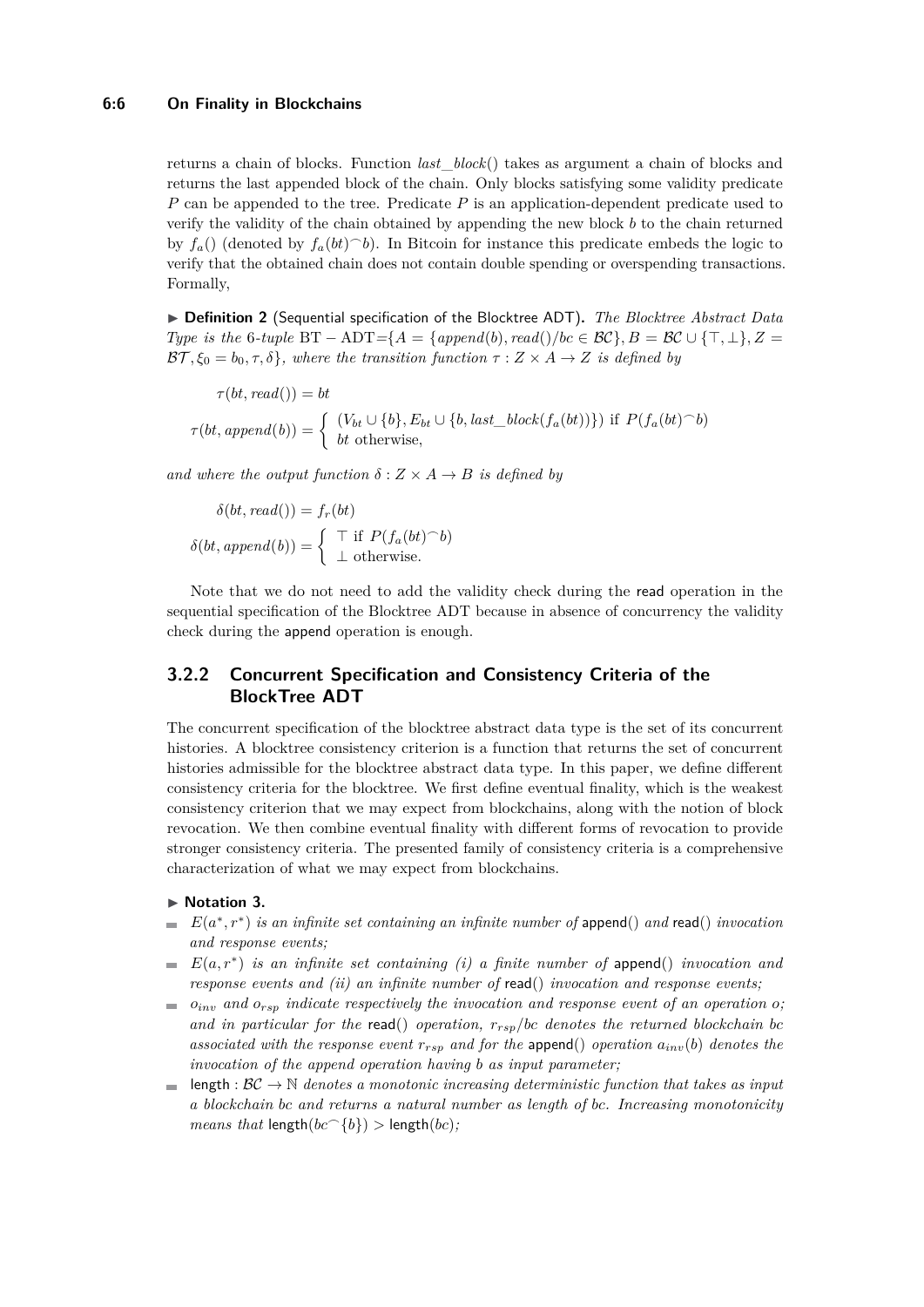- *We represent chain bc as an infinite list*  $b_0 b^* \perp^+$  *of blocks, where the first block*  $bc[0] = b_0$ *, the genesis block, followed by block values b, and an infinite number of* ⊥ *values. Notation bc*[*i*] *refers to the i-th block of blockchain bc. Note that the special "*⊥*" symbol counts for zero for the* length *function.*
- $bc \sqsubseteq bc'$  *if and only if bc prefixes bc'. The operator*  $\sqsubseteq$  *ignores all the records set to* ⊥*.*

▶ **Definition 4** (BT Eventual Finality Consistency criterion (F))**.** *A concurrent history*  $H = \langle \Sigma, E, \Lambda, \mapsto, \prec, \nearrow \rangle$  of a system that uses a BT-ADT verifies the BT eventual finality *consistency criterion if the following four properties hold:*

## **Chain validity:**

 $∀r_{rsp} ∈ E, P(r_{rsp}/bc).$ *Each returned chain is valid.*

## **Chain integrity:**

 $\forall r_{rsp} \in E, \forall b \in r_{rsp}/bc : b \neq b_0, \exists a_{inv}(b) \in E, a_{inv}(b) \nearrow r_{rsp}.$ 

*If a block different from the genesis block is returned, then an* append *operation has been invoked with this block as parameter. This property is to avoid the situation in which* reads *return blocks never* appended*.*

## **Eventual prefix:**

 $\forall E \in E(a, r^*) \cup E(a^*, r^*), \forall r_{rsp}/bc, \forall i \in \mathbb{N}: bc[i] \neq \bot, \exists r'_{rsp}: r_{rsp} \nearrow r'_{rsp}, \forall r''_{rsp}: r'_{rsp} \nearrow$  $r''_{rsp}$ ,  $(r'_{rsp}/bc')[i] = (r''_{rsp}/bc'')[i] \neq \perp$ .

*In all the histories in which the number of* read *invocations is infinite, then for any read operation such that the returned chain has a block at position i, there exists a* read *r* ′*/bc*′ *from which all the subsequent* reads *r* ′′*/bc*′′ *will return the same block at position i, i.e.*  $bc'[i] = bc''[i] \neq \bot.$ 

## **Ever growing tree:**

 $\forall E \in E(a^*, r^*), \forall k \in \mathbb{N}, \exists r \in E : \text{length}(r_{rsp}/bc) > k.$ 

*In all the histories in which the number of* append *and* read *invocations is infinite, for each length k, there exists a* read *that returns a chain with length greater than k. This property avoids the trivial scenario in which the length of the chain remains unchanged despite the occurrence of an infinite number of* append *operations (i.e., tree built as a star with infinite branches of bounded length). Specifically the "Ever growing tree" property imposes that in presence of an infinite number of* read *and* append *operations, for any natural number k, there will always exist a* read *operation that will return a chain of at least length k. Note that the well known "Chain Growth Property" [\[10,](#page-15-11) [21\]](#page-15-12) states that each (honest) chain grows proportionally with the number of rounds of the protocol, which in contrast to our specification, makes it protocol dependent.*

## **Bounded revocation**

As previously said, the bounded revocation properties are at the heart of our formalisation of blockchain finality. Informally, given a history, we call the revocation number the natural number *n* such that for any two reads  $r/bc$  and  $r'/bc'$ , where *r* precedes *r'*, by pruning the last *n* blocks from *bc* we obtain a chain that is a prefix of *bc*′ .

Note that the eventual finality consistency criterion presented so far does not impose any bound on the revocation number, which can be then infinite when the history goes to infinity.

To obtain stronger consistency criteria, we then introduce restrictions to the revocation number. To this aim, we define the *c-bounded revocation* property, which states that the revocation number *n* is bounded by a constant *c* in all histories. We also define the *bounded revocation property*, which states that the revocation number *n* is bounded by a constant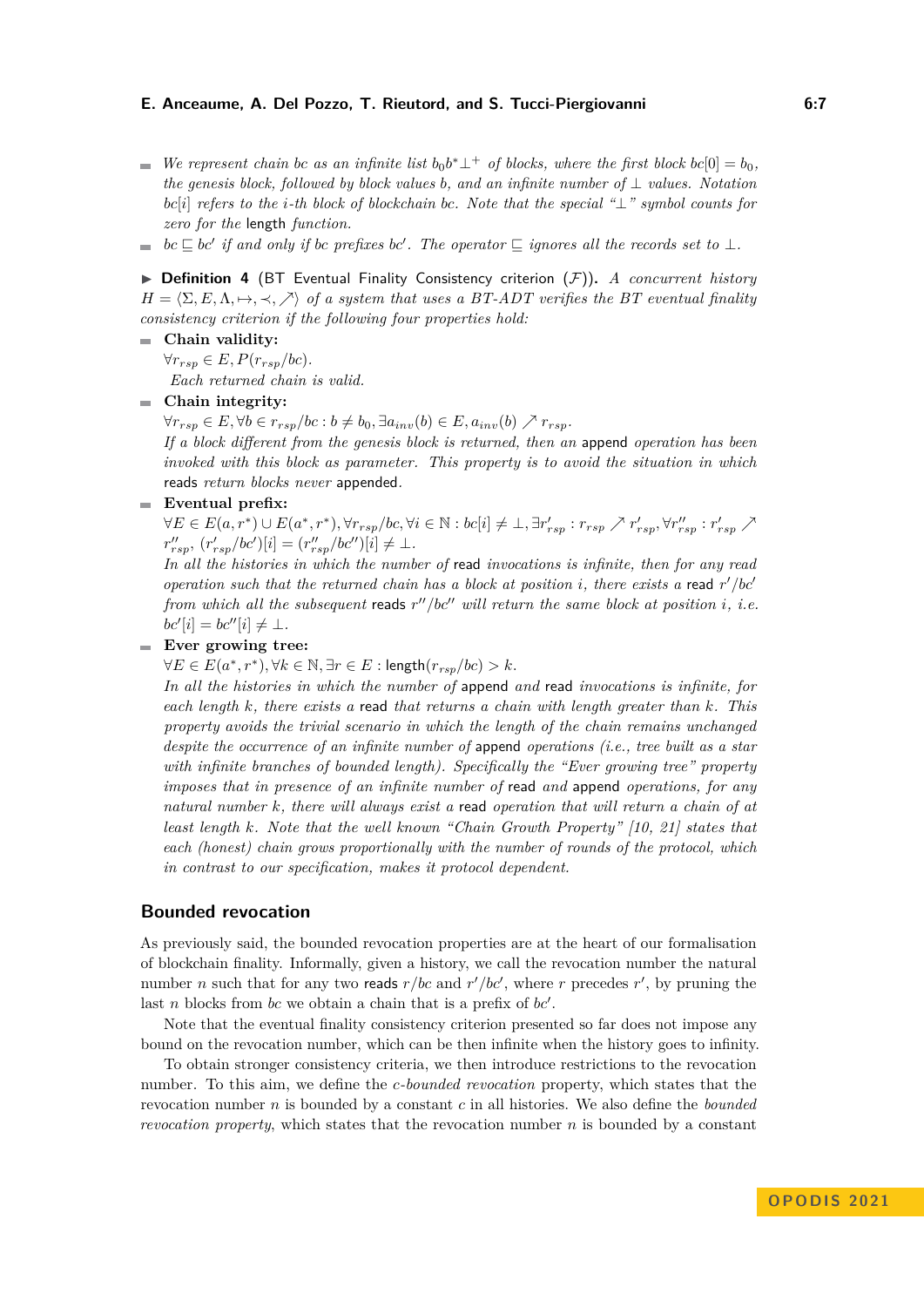#### **6:8 On Finality in Blockchains**

*c* in each history, but may be unbounded when we consider the union of all the histories, i.e., the bound can vary from a history to another. Eventual forms of *c*-bounded revocation and bounded revocation state that the revocation number will be equal to a constant *c* only eventually. More formally:

▶ **Definition 5** (*c*-Bounded Revocation)**.** ∃*c* ∈ N*,* ∀*E,* ∀*rrsp/bc, r*′ *rsp/bc*′ ∈ *E* : *rrsp* ↗ *r* ′ *rsp,* ∀*i* ∈  $N : i \leq (length(bc) - c), bc[i] = bc'[i] \neq \bot.$ 

▶ **Definition 6** (Bounded Revocation)**.** ∀*E,* ∃*c* ∈ N*,* ∀*rrsp/bc, r*′ *rsp/bc*′ ∈ *E* : *rrsp* ↗ *r* ′ *rsp,* ∀*i* ∈  $N : i \leq (length(bc) - c), bc[i] = bc'[i] \neq \bot.$ 

▶ **Definition 7** (Eventual *c*-Bounded Revocation)**.** ∃*c* ∈ N*,* ∀*E,* ∃*r* ∈ *E* : ∀*r* ′ *rsp/bc, r*′′ *rsp/bc*′ ∈  $E: r_{rsp} \nearrow r'_{rsp}, r'_{rsp} \nearrow r''_{rsp}, \forall i \in \mathbb{N}: i \leq (\text{length}(bc')-c), bc'[i] = bc''[i] \neq \bot$ 

▶  $\blacktriangleright$   $\blacktriangleright$   $\blacktriangleleft$   $\blacktriangleleft$   $\blacktriangleleft$   $\blacktriangleleft$   $\blacktriangleleft$   $\blacktriangleleft$   $\blacktriangleleft$   $\blacktriangleleft$   $\blacktriangleleft$   $\blacktriangleleft$   $\blacktriangleleft$   $\blacktriangleleft$   $\blacktriangleleft$   $\blacktriangleleft$   $\blacktriangleleft$   $\blacktriangleleft$   $\blacktriangleleft$   $\blacktriangleleft$   $\blacktriangleleft$   $\blacktriangleleft$   $\blacktriangleleft$   $\blacktriangleleft$   $\blacktriangleleft$   $\blacktriangleleft$   $\blacktriangleleft$   $\blacktriangleleft$   $\blacktriangleleft$   $\blacktriangleleft$   $\blacktriangleleft$  $r_{rsp} \nearrow r'_{rsp}, r'_{rsp} \nearrow r''_{rsp}, \forall i \in \mathbb{N}: i \leq (\text{length}(bc')-c), bc'[i] = bc''[i] \neq \bot$ 

Note that Bounded Revocation properties are not protocol dependent in contrast to the well-known "Common-Prefix Property" [\[10,](#page-15-11) [21\]](#page-15-12), which states that for any two rounds *r* and  $r'$  of the protocol with  $r < r'$ , the (honest) chain read at round  $r$  from which the last  $c$ blocks have been pruned is a prefix of (resp. is equal to with high probability) the one read at round *r'*.

Based on these different forms of bounded revocation, we define four criteria stronger than eventual finality. Nicely, we obtain each consistency criterion by adding the proper bounded revocation property to  $\mathcal{F}$ .

By adding *c*-bounded revocation to  $\mathcal{F}$ , we obtain the *c*-deferred finality form, denoted by  $\mathcal{F}^c$ . Informally,  $\mathcal{F}^c$  guarantees that finality of each block is deferred by at most *c* blocks in all histories, i.e., any block followed by at least *c* blocks in the blockchain cannot be revoked.

By adding the bounded revocation property to F, we obtain the *bounded deferred finality* form, denoted by  $\mathcal{F}^n$ . Informally  $\mathcal{F}^n$  guarantees that finality of each block is deferred by a constant *c* in each history, but this constant can vary from history to history. In other words constant *c* is unknown.

Finally, by adding respectively, eventual *c*-bounded finality and eventual bounded finality to F, we obtain other two forms of deferred finality, namely  $\mathcal{F}^{\diamond,c}$   $\mathcal{F}^{\diamond,n}$ , both equivalent to  $\mathcal{F}^n$ . Informally,  $\mathcal{F}^{\diamond,c}$  guarantees that eventually finality of each block is deferred by *c* in all histories. For  $\mathcal{F}^{\diamond,n}$ , eventually finality of each block is deferred by  $c$  in each history, with  $c$ varying from history to history.

In the following we formally introduce  $\mathcal{F}^c$ ,  $\mathcal{F}^n$ ,  $\mathcal{F}^{\diamond,c}$ ,  $\mathcal{F}^{\diamond,n}$ , and show equivalences between  $\mathcal{F}^{\diamond,c}, \, \mathcal{F}^{\diamond,n}$  and  $\mathcal{F}^n$ .

▶ Definition 9 (BT *c*-Deferred Finality Consistency criterion ( $\mathcal{F}^c$ )). *A concurrent history*  $H = \langle \Sigma, E, \Lambda, \mapsto, \prec, \nearrow \rangle$  of the system that uses a BT-ADT verifies the BT *c*-deferred finality *consistency criterion if chain validity, chain integrity, eventual prefix, ever growing tree, and the c-bounded revocation properties hold.*

▶ Definition 10 (BT Bounded Deferred Finality Consistency criterion  $(\mathcal{F}^n)$ ). *A concurrent history*  $H = \langle \Sigma, E, \Lambda, \rightarrow, \prec, \nearrow \rangle$  *of the system that uses a BT-ADT verifies the BT bounded deferred finality consistency criterion if chain validity, chain integrity, eventual prefix, ever growing tree, and the bounded revocation properties hold.*

▶ Definition 11 (BT Eventual *c*-Deferred Finality Consistency criterion ( $\mathcal{F}^{\diamond,c}$ )). *A concurrent history*  $H = \langle \Sigma, E, \Lambda, \rightarrow, \prec, \nearrow \rangle$  *of the system that uses a BT-ADT verifies the BT eventual c-deferred finality consistency criterion if chain validity, chain integrity, ever growing tree, eventual prefix and the eventual c-bounded revocation properties hold.*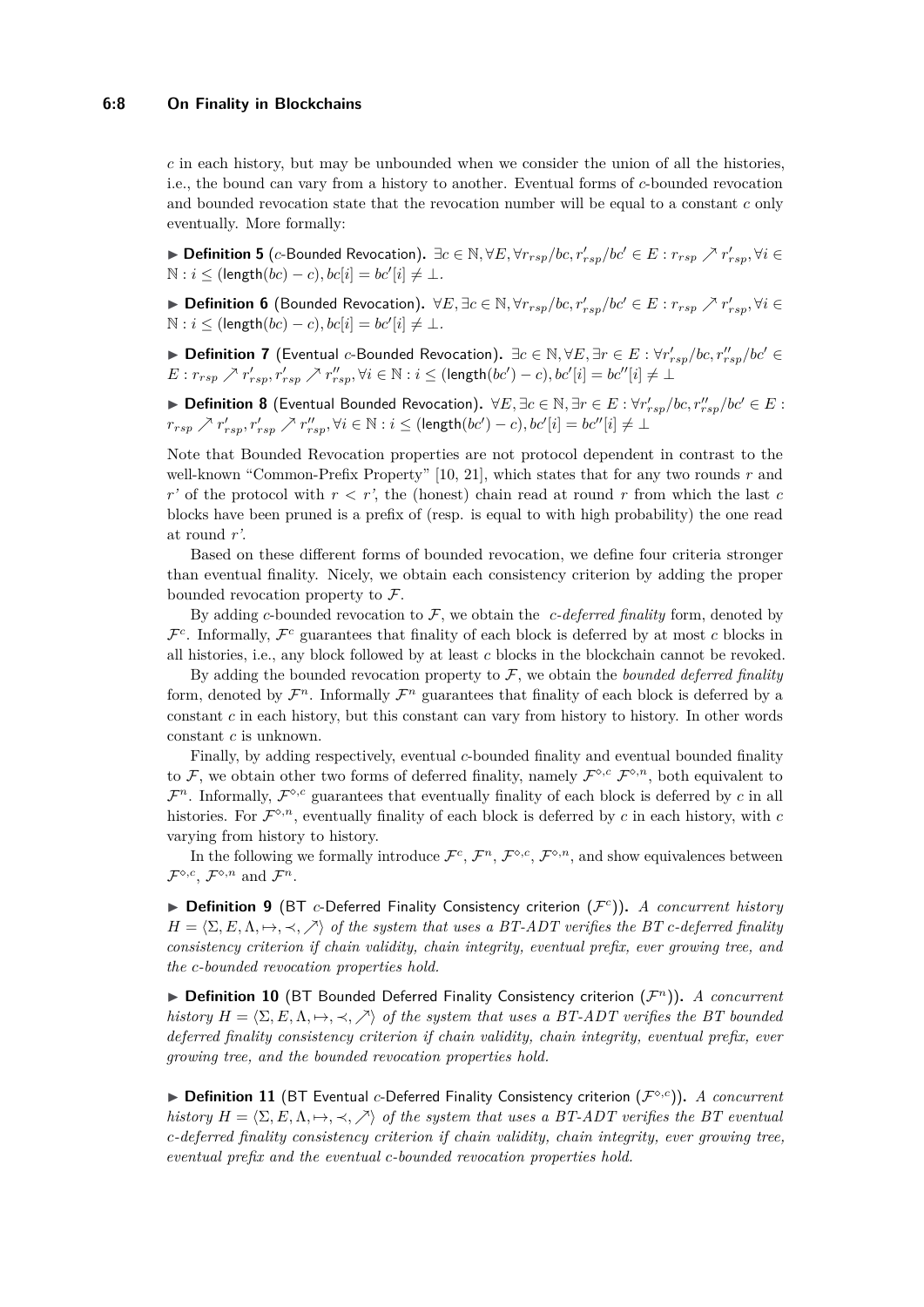▶ Definition 12 (BT Eventual Bounded Deferred Finality Consistency criterion  $(F^{\diamond,n})$ ). *A concurrent history*  $H = \langle \Sigma, E, \Lambda, \mapsto, \prec, \nearrow \rangle$  *of the system that uses a BT-ADT verifies the BT eventual bounded deferred finality consistency criterion if chain validity, chain integrity, ever growing tree, eventual prefix and the eventual bounded revocation properties hold.*

Note that in the blockchain literature,  $\mathcal{F}^c$ , with  $c = 0$ , is also referred to as *immediate finality*. Immediate finality is equivalent to BT strong consistency defined in [\[1\]](#page-14-3), which implies that for any two read operations, one of the returned blockchains is the prefix of the other one.

▶ **Notation 13.** For readability reasons, in the following we will simply say *finality* instead of *finality consistency criterion*.

<span id="page-8-1"></span> $\blacktriangleright$  **Theorem 14.**  $\mathcal{F}^n$  *and*  $\mathcal{F}^{\diamond,n}$  *are equivalent.* 

**Proof.** Trivially,  $\mathcal{F}^n$  implies  $\mathcal{F}^{\diamond,n}$ . Let us now consider the other direction. From  $\mathcal{F}^{\diamond,n}$ , we have that given any execution *E*, there exists  $c \in \mathbb{N}$  and a read operation *r* such that for all reads  $r'$ ,  $r''$  after *r*, with  $r' \nearrow r''$  the blockchain returned by  $r'$  pruned of the last *c* blocks is a prefix of the blockchain returned by  $r''$ . Let  $c'$  be the maximal length of blockchains returned by read operations occurring before *r*, and let  $c'' = \max(c, c')$ . By construction,  $\mathcal{F}^n$ is satisfied for *E* with revocation number  $n = c''$ . Hence  $\mathcal{F}^{\diamond,n}$  implies  $\mathcal{F}$  $n$ .

We now show that  $\mathcal{F}^{\diamond,n}$  and  $\mathcal{F}^{\diamond,c}$  are equivalent. This equivalence is shown by first proving that  $\mathcal{F}^{\diamond,n}$  and  $\mathcal{F}^{\diamond,c=0}$  are equivalent and then that  $\mathcal{F}^{\diamond,c=0}$  and  $\mathcal{F}^{\diamond,c}$  are equivalent.

<span id="page-8-0"></span> $\blacktriangleright$  **Theorem 15.**  $\mathcal{F}^{\diamond,c=0}$  *and*  $\mathcal{F}^{\diamond,n}$  *are equivalent.* 

**Proof.** Let  $\mathcal{P}_1$  be a protocol guaranteeing  $\mathcal{F}^{\diamond,n}$ . We build protocol  $\mathcal{P}_2$  as follows: to make an append() operation, processes simply use the append() operation of  $\mathcal{P}_1$ . For the read() operation, processes use the read() operation provided by  $\mathcal{P}_1$  to obtain the blockchain and prune the second half of it before returning the first half of the blockchain. Let us show that protocol  $\mathcal{P}_2$  guarantees  $\mathcal{F}^{\diamond,c=0}$ . For this, we need to show that the properties of  $\mathcal{F}^{\diamond,c=0}$  are satisfied:

- m. **Chain validity:** The chain validity property is still satisfied by pruning half of the chain.
- **Chain integrity:** The chain integrity property is still satisfied by pruning half of the chain.
- **Eventual prefix:** The eventual prefix property is still satisfied by pruning half of the chain.
- **Ever growing tree:** The ever growing tree property is still satisfied by pruning half of the chain.
- $(c=0)$ -eventual bounded revocation: This property follows from the removal of the second half of the chain. Indeed, if we remove the second half of the chain, then eventually for any two read() operations, then the first read() returns a prefix of the second read() operation.

For the other direction, we can build a solution to  $\mathcal{F}^{\diamond,n}$  using a solution to  $\mathcal{F}^{\diamond,c=0}$ .

<span id="page-8-2"></span>**• Theorem 16.**  $\mathcal{F}^{\diamond,c=0}$  and  $\mathcal{F}^{\diamond,c}$  are equivalent.

**Proof.** Trivially,  $\mathcal{F}^{\diamond,c=0}$  implies  $\mathcal{F}^{\diamond,c}$ . For the other direction, we apply a construction close to the one used in the proof of Theorem [15.](#page-8-0) Specifically, given a protocol  $\mathcal{P}_1$  that guarantees  $\mathcal{F}^{\diamond,c}$ , we build a protocol  $\mathcal{P}_2$  by using  $\mathcal{P}_1$  as follows. To make an append() operation, processes simply use the append() operation of  $\mathcal{P}_1$ . For the read() operation, processes use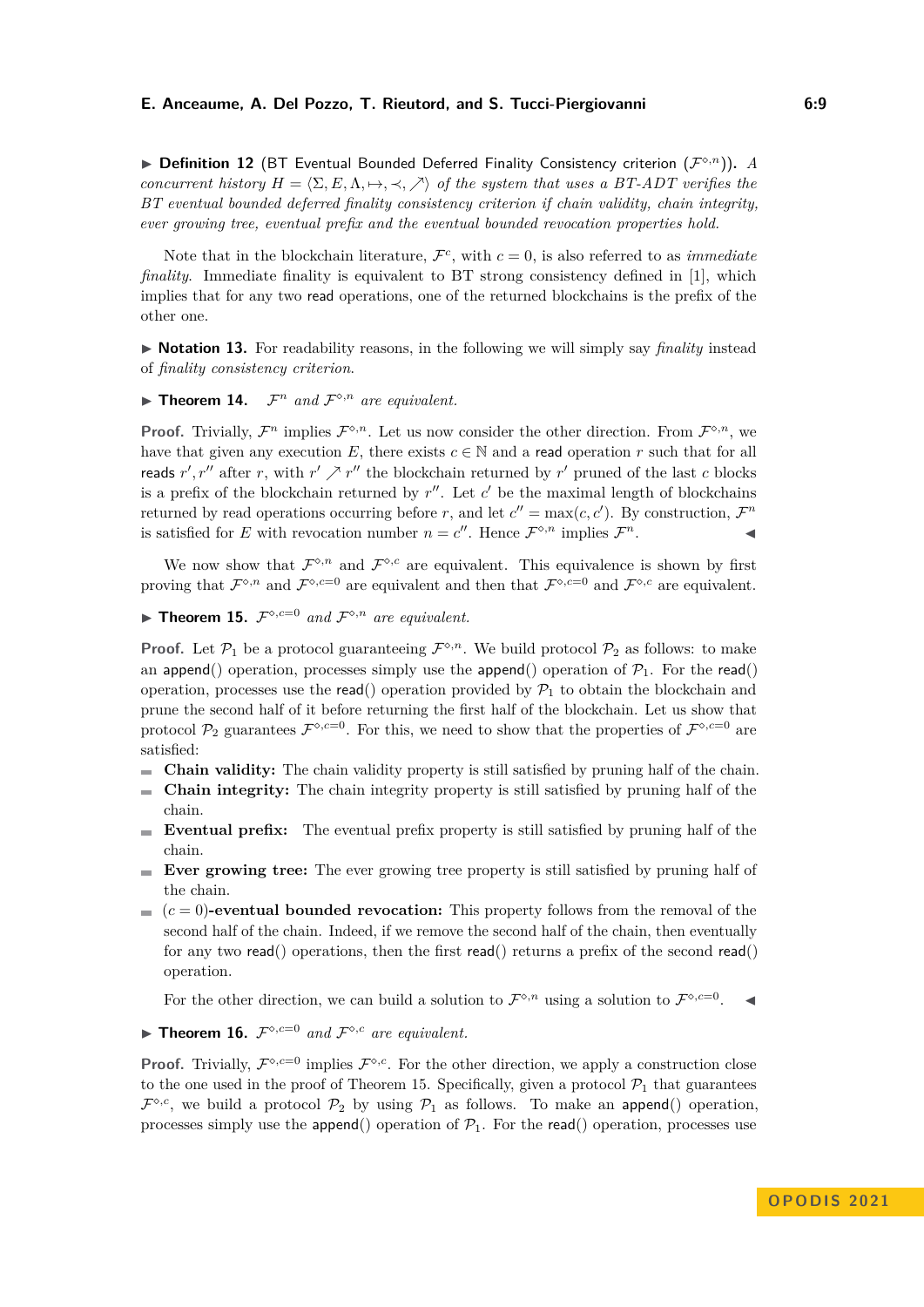## **6:10 On Finality in Blockchains**

the read() operation provided by  $\mathcal{P}_1$  to obtain the blockchain and prune its last *c* blocks before returning it. Note that if there are less than *c* blocks, processes then return the genesis block. The properties of  $\mathcal{F}^{\diamond,c=0}$  trivially follow from the properties of  $\mathcal{F}^{\diamond,c}$  and the proposed transformation.

<span id="page-9-2"></span>▶ **Corollary 17.**  $\mathcal{F}^n$ ,  $\mathcal{F}^{\diamond,n}$ ,  $\mathcal{F}^{\diamond,c}$ , and  $\mathcal{F}^{\diamond,c=0}$  are equivalent.

**Proof.** Straightforward from Theorems [14,](#page-8-1) [15](#page-8-0) and [16.](#page-8-2)

# <span id="page-9-0"></span>**4 (Eventual) Consensus Reductions**

In this section, we show that guaranteeing  $\mathcal{F}^c$  is equivalent to solving Consensus, while guaranteeing bounded deferred finality (or any of the equivalent forms) is not weaker than solving Eventual Consensus.

## **4.1** *c***-Bounded Deferred Finality and Consensus**

<span id="page-9-1"></span> $\blacktriangleright$  **Theorem 18.** *Guaranteeing*  $\mathcal{F}^c$  *is equivalent to solving Consensus.* 

**Proof.** Let us first remark that  $\mathcal{F}^{c=0}$  is equivalent to BT Strong Consistency [\[1\]](#page-14-3), which has been shown to be equivalent to Consensus [\[1\]](#page-14-3).

To prove the theorem it is then sufficient to give a protocol  $\mathcal{P}_2$  that guarantees  $\mathcal{F}^{c=0}$  given a solution  $P_1$  that satisfies  $\mathcal{F}^c$ , the other direction being trivial. We build  $P_2$  by applying the same transformation of  $\mathcal{P}_1$  described in the proof of Theorem [16.](#page-8-2) The properties of  $\mathcal{F}^{c=0}$ trivially follow from the properties of  $\mathcal{F}^c$  and the proposed transformation.

 $\triangleright$  **Corollary 19.** *There does not exist any solution that solves*  $\mathcal{F}^c$  *in an eventual synchronous system with more than* 1*/*3 *of Byzantine processes.*

**Proof.** The proof follows from the equivalence between  $\mathcal{F}^c$  and Consensus (cf. Theorem [18\)](#page-9-1), which is unsolvable in a synchronous (and thus also in an eventually synchronous) system with more than one third of Byzantine processes  $[17]$ .

## **4.2 Bounded Deferred Finality and Eventual Consensus**

In this section we show that guaranteeing bounded deferred finality is not weaker than Eventual Consensus. To this aim we first recall the Eventual Consensus problem with a small modification of the validity property to make it suitable to the blockchain context and then we show that  $\mathcal{F}^{\diamond,c=0}$  (which is equivalent to  $\mathcal{F}^{\diamond,n}$  by Corollary [17\)](#page-9-2) is not weaker than Eventual Consensus.

The Eventual Consensus (EC) abstraction [\[9\]](#page-15-18) captures eventual agreement among all participants. It exports, to every process  $p_i$ , operations proposeEC<sub>1</sub>, proposeEC<sub>2</sub>,... that take multi-valued arguments (correct processes propose valid values) and return multi-valued responses. Assuming that, for all  $j \in \mathbb{N}$ , every process invokes propose EC<sub>i</sub> as soon as it returns a response to propose $EC_{i-1}$ , the abstraction guarantees that, in every admissible run, there exists  $k \in \mathbb{N}$  and a predicate  $P_{EC}$ , such that the following properties are satisfied:

- $\mathbf{r}$ **EC-Termination.** Every correct process eventually returns a response to propose  $E_i$  for all  $j \in \mathbb{N}$ .
- **EC-Integrity.** No process responds twice to propose EC<sub>i</sub> for all  $j \in \mathbb{N}$ .
- **EC-Validity.** Every value returned to propose  $\mathsf{EC}_j$  is valid with respect to predicate  $P_{EC}$ .
- <span id="page-9-3"></span>**EC-Agreement.** No two correct processes return different values to propose  $\mathsf{EC}_i$  for all  $j \geq k$ .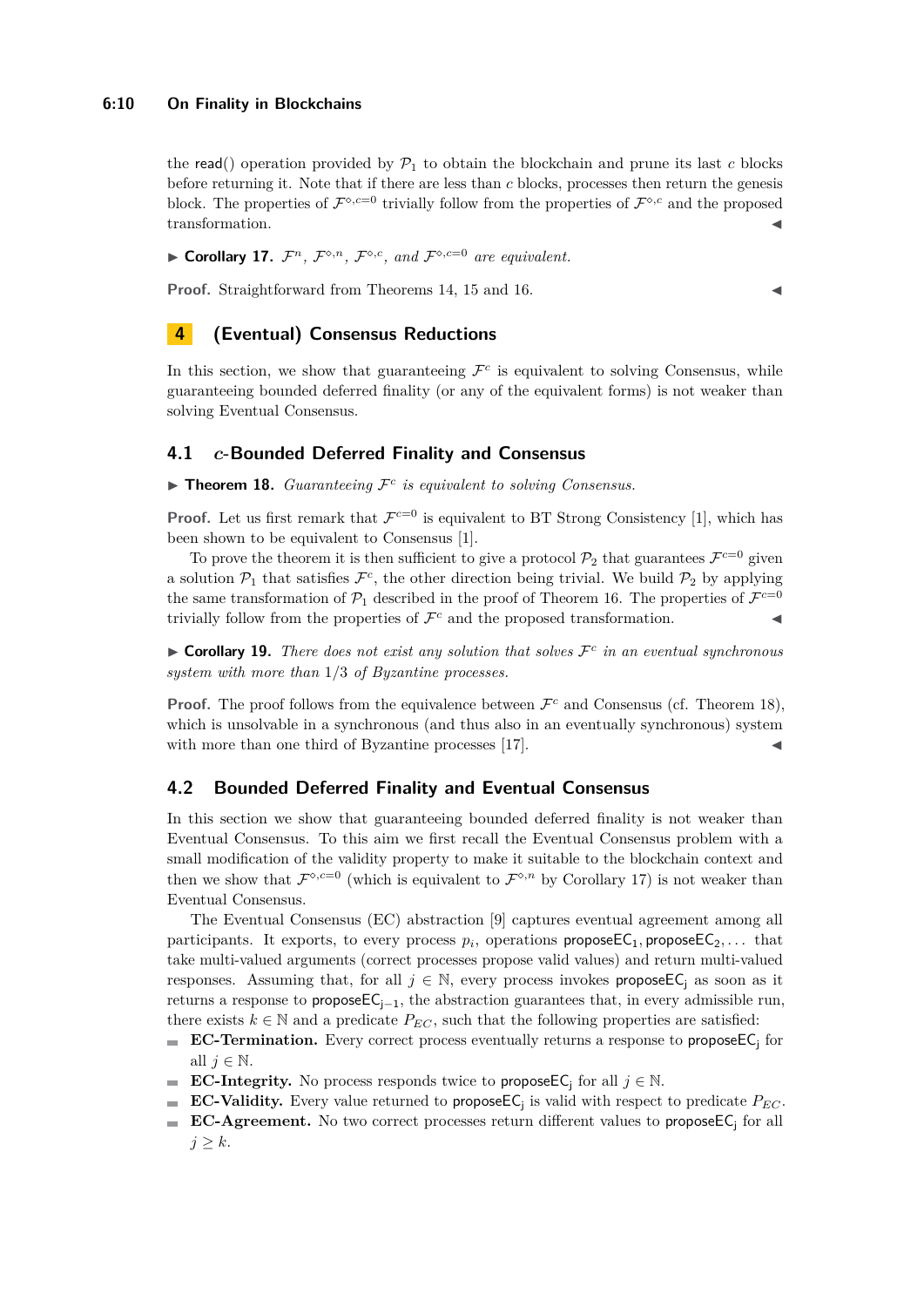**• Theorem 20.** *Guaranteeing*  $\mathcal{F}^{\diamond,c=0}$  *(or any of the equivalent forms) is not weaker than solving Eventual Consensus.*

**Proof.** We show that there exists a protocol  $P_1$  that solves Eventual Consensus assuming the existence of a protocol  $\mathcal{P}_2$  that solves  $\mathcal{F}^{\diamond,c=0}$ . We do the transformation as follows. Every correct process *p* invokes **propose**EC<sub>j</sub> for all  $j \in \mathbb{N}$ . We impose that the validity predicate *P* of the blocktree ADT (see Section [3\)](#page-3-1) be equal to predicate  $P_{EC}$ . When a correct process *p* invokes the **propose**EC<sub>i</sub>(*v*) operation of  $\mathcal{P}_1$ , for any  $j \in \mathbb{N}$ , then *p* executes the following sequence of three steps: *(i) p* invokes the append(*v*) operation of  $\mathcal{P}_2$ , then *(ii) p* invokes a sequence of read() operations up to the moment the read() returns a chain *bc* such that  $bc[j] \neq \perp$ , and finally *(iii) p* decides chain *bc* (i.e., it returns chain *bc*) and triggers the next operation propose  $\mathsf{EC}_{j+1}(v')$ . We now show that protocol  $\mathcal{P}_1$  solves Eventual Consensus.

- **EC-Termination** This property is guaranteed by the ever growing tree property.  $\overline{\phantom{a}}$
- **EC-Integrity** This property follows directly from the transformation.  $\mathbf{r}$
- **EC-Validity** This property follows by construction and by the chain validity property  $\overline{a}$ since predicate  $P$  equals to predicate  $P_{EC}$ .
- **EC-Agreement** This property follows by the eventual prefix property and the 0-eventual revocation property, which guarantees that there exists a read() operation *r* such that all the subsequent ones return blockchains that are each prefix of the following one. In other words, eventually there is agreement on the value contained in  $bc[j]$ . This implies that there exists *k* for which all **propose**EC<sub>i</sub> with  $j \geq k$  return the same value to all correct processes.

Finally, by Corollary [17,](#page-9-2) the proof of the Theorem completes.

 $\blacktriangleright$  **Theorem 21.** *There does not exist any solution that solves*  $\mathcal{F}^n$  *(and any of the equivalent forms) in an asynchronous system with at least one Byzantine process.*

**Proof.** The proof follows from Corollary [17](#page-9-2) and the fact that  $\mathcal{F}^{\diamond,c=0}$  is not weaker than Eventual Consensus (cf. Theorem [20\)](#page-9-3). Since Eventual Consensus is equivalent to the leader election problem [\[9\]](#page-15-18), which cannot be solved in an asynchronous system with at least one Byzantine process  $[23]$ , this completes the proof of the Theorem.

## <span id="page-10-0"></span>**5 Finality Solutions**

In this section we first show the impossibility of solving our weakest form of finality  $\mathcal F$  when the append operation, in case of forks, selects the "longest" chain. We then provide the first solution to  $\mathcal F$  with an unbounded number of Byzantine processes in an asynchronous system using an alternative selection rule.

# **5.1 Impossibility to Satisfy F with the Longest Chain Rule**

In the following we prove that, in an asynchronous environment, we cannot provide  $\mathcal F$  if, in case of forks, the append selection function  $f_a()$  follows the longest chain rule, i.e., returns the longest chain of the blockchain tree. Note that this result holds even in absence of failures. Obviously we assume that blocks are not created using the Consensus abstraction: With Consensus, immediate finality is easily ensured, and thus no fork will ever occur. Thus, when the Consensus abstraction cannot be implemented (due to the adversity of the environment), many blockchain systems adopt a selection function  $f_a$  based on the longest chain. For instance, in proof-of-work systems such as Bitcoin, selected chains are the ones that have required the most amount of work, which is equivalent to the longest chains when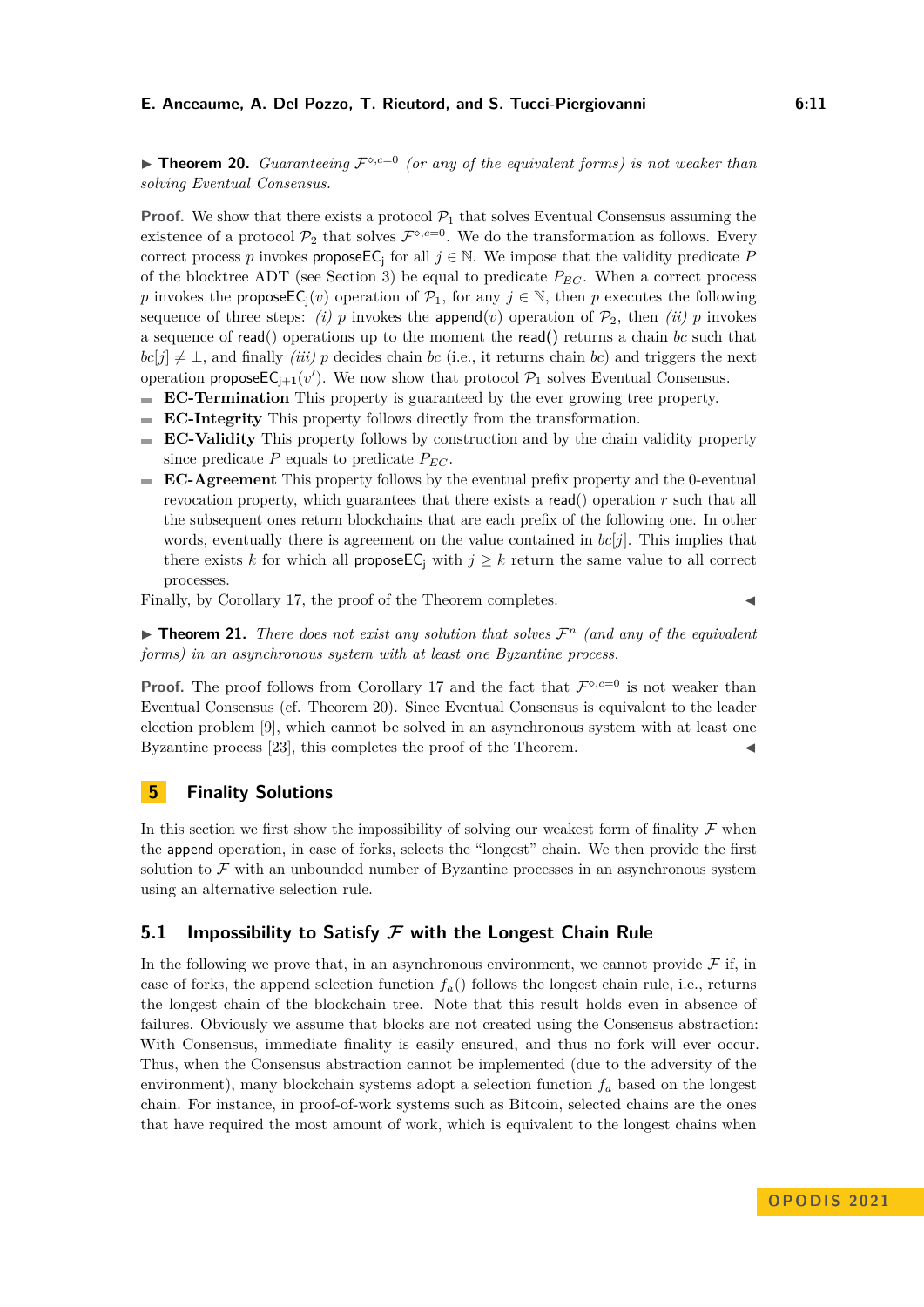#### **6:12 On Finality in Blockchains**

the difficulty is constant. In Ethereum, while the selection rule is based on heaviest sub-tree of the blockchain tree, or in proof-of-stake systems like EOS [\[12\]](#page-15-5) or Tezos [\[11\]](#page-15-20), the same argument applies.

To show this impossibility result, we consider a scenario in which the occurrence of any fork produces at most two alternative chains (this is often referred to as a branching factor of 2). We consider a finite number of processes and an append selection function *f<sup>a</sup>* that in case of forks deterministically selects the longest chain through the length function (see Section [3.2.2\)](#page-5-0), and in case of a tie selects the chain following any deterministic rule (for instance the chain whose last block hast the smallest digest). We show that it is impossible to guarantee  $\mathcal F$  for such append selection function  $f_a$ .

Intuitively, the impossibility follows from the fact that with the longest chain selection rule, races can occur between different branches in the tree. We show that as forks may occur, we can create two infinite branches sharing only the root. One or the other branch constitutes alternatively the longest chain and append operations select chains from each branch alternatively. This is enough to show that the only common prefix that is returned is the root hence, violating eventual finality.

<span id="page-11-0"></span> $\triangleright$  **Theorem 22.** It is impossible to guarantee F if the append operation is based on the *longest chain rule in an asynchronous environment.*

**Proof.** The interested reader is invited to read the proof in the Appendix of this paper.

# <span id="page-11-1"></span>**5.2 Asynchronous Solution Satisfying F with an Unbounded Number of Byzantine Processes**

We consider an asynchronous system with a possibly infinite set of processes which can append infinitely many blocks, and processes can be affected by Byzantine failures. Each process has a unique identifier  $i \in \mathbb{N}$  and is equipped with signatures that can be used to identify the message sender identifier. Each block is identified with the identifier of the process that created it. Block identifier is inserted in the header of the block. Moreover, since it has been proven that reliable communications are necessary to ensure eventual finality [\[1\]](#page-14-3), we assume that each process is equipped with an Eventually Reliable Broadcast primitive that satisfies the following two properties: If a correct process *p* broadcasts a message *m* then *p* eventually delivers *m* and if a correct process *p* delivers *m* then all correct processes eventually deliver *m*. Such a primitive can be implemented by organizing the infinite set of processes in a topology in which for each pair of correct processes, there exists a path composed by only correct processes [\[19\]](#page-15-21). Thus, we do not require any assumptions on the proportion between Byzantine and correct processes in the system but on the way those processes are arranged on the network topology.

The main idea of Algorithm 1 consists in using local selection functions  $f_a$  and  $f_r$  for append and read operations respectively and characterizing blocks by their parents and producer signatures.

To perform an append operation of a block *b*, correct processes extend the chain returned by function  $f_a$  applied on their current view of *bt* with *b*, i.e.,  $f_a(bt)$ <sup> $\hat{ }$ </sup>*b*, and rb-broadcast  $f_a(bt)^{-}b$ . When a process rb-delivers a blockchain *bc*, it calls bt.addIfValid(bc) that merges *bc* with *bt* if the former is valid. By merging *bc* with *bt* we mean that for each block  $b_i$  of *bc* starting from the genesis block  $b_0$ , if  $b_i$  is not present in *bt* then  $b_i$  is added to *bt*, i.e.,  $b_i$  is added to the block of *bt* whose hash is equal to the one contained in *b<sup>i</sup>* 's header. A read() operation triggered by a correct process  $p$  returns the chain selected by  $f_r$  on the current blocktree *bt* of *p*. Given a blocktree *bt*, the append selection function *f<sup>a</sup>* selects a chain in *bt*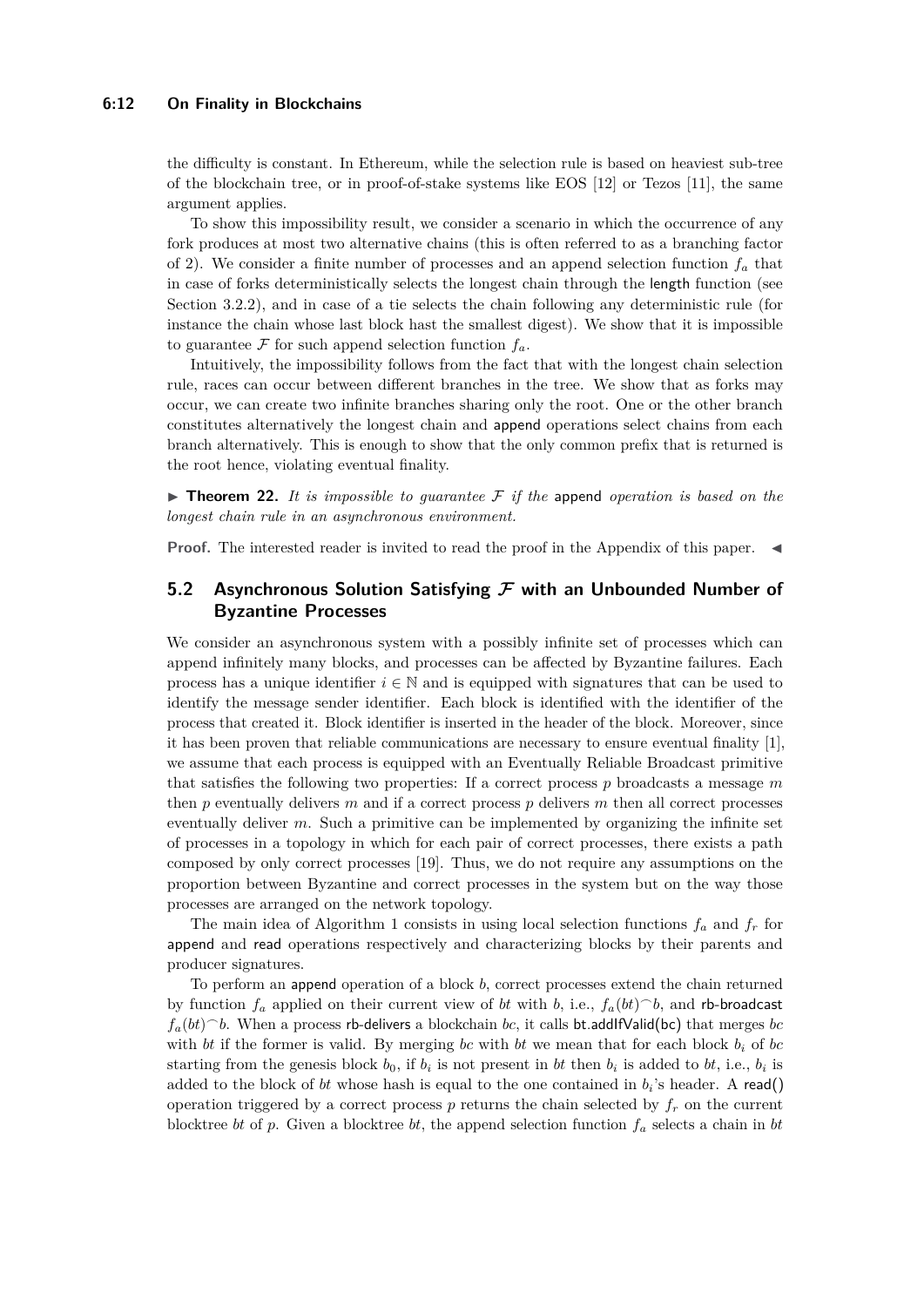**Algorithm 1** Guaranteeing F with an unbounded number of Byzantine processes.

**<sup>1</sup> upon** rb-delivery(*bc*) **<sup>2</sup>** bt.addIfValid(*bc*) **3 end <sup>4</sup> upon** append(*b*) **5** | rb-broadcast $(f_a(bt)^{\frown}b)$ **6 end <sup>7</sup> upon** read()  $\mathbf{s}$  **return**  $f_r(bt)$ **9 end**

by going from the root (i.e., genesis block) to a leaf, choosing at each fork *b<sup>i</sup>* the edge to the child with the lowest identifier. If more than one child have the same identifier (i.e., they have been created by the same process), then all of them are ignored. If all the children have the same identifier, then  $f_a$  returns the chain from the genesis block to  $b_i$ . Blocks are ranked by the creator identifier, in the domain of the natural number and thus lower bounded by 0. Then even though, an infinite number of blocks is added continuously to a fork, there is not, for a given block, an infinite number of blocks with a smaller identifier. Thus eventually the selection function  $f_a$  will always select the same prefix. Finally, since blocks are diffused by an eventually reliable broadcast primitive, eventually all correct processes will have the same view of the blocktree. When a process invokes the read() operation, it returns the blockchain selected by the read selection function  $f_r$  applied to its current view of the blocktree. By imposing that  $f_r = f_a$ , then eventually all the processes, when reading, will select the same prefix.

<span id="page-12-0"></span> $\triangleright$  **Theorem 23.** *Algorithm 1 is a solution satisfying*  $\mathcal F$  *in an asynchronous system with a possibly infinite set of processes which can append infinitely many blocks, and suffer from an unbounded number of Byzantine failures.*

**Proof.** We show by construction that Algorithm 1 solves  $\mathcal F$  in an asynchronous system with a possibly infinite set of processes which can append infinitely many blocks, and can suffer an unbounded number of Byzantine failures. Intuitively, despite the unbounded number of blocks in each fork, by the eventually reliable broadcast, eventually for each fork all correct processes have the same block with the smallest identifier. Hence, by the read selection function  $f_r$  that at each fork selects the block with the smallest identifier in order to select the chain to return, eventually, at all correct processes, function  $f<sub>r</sub>$  returns the blockchain having a common increasing prefix. Let  $p_1, p_2, \ldots$ , be a possibly infinite set of processes, such that each one maintains its local view  $bt_i$  of blocktree  $bt$  by running Algorithm 1. Then for any correct process  $p_i$  the following properties hold.

- **Chain validity:** it is satisfied by function bt.addlfValid( $bc$ ) that merges blockchain  $bc$  to *bt<sup>i</sup>* only if the former is valid.
- **Chain integrity:** The read() operation returns the chain of blocks selected by function  $f_r$  applied to  $bt_i$ . By Line 2 of Algorithm 1, only valid blocks are locally added to  $bt_i$ once they have been reliably delivered. By Algorithm 1, the only place at which blocks are reliably broadcast is in the append() operation.
- **Eventual prefix:** This property follows from the definition of  $f_a$  and the eventually reliable broadcast primitive. Thanks to the latter, for any *b* in the *bt* of a correct process *p*, eventually all correct processes deliver *b*. Let *t<sup>b</sup>* be the time after which no process can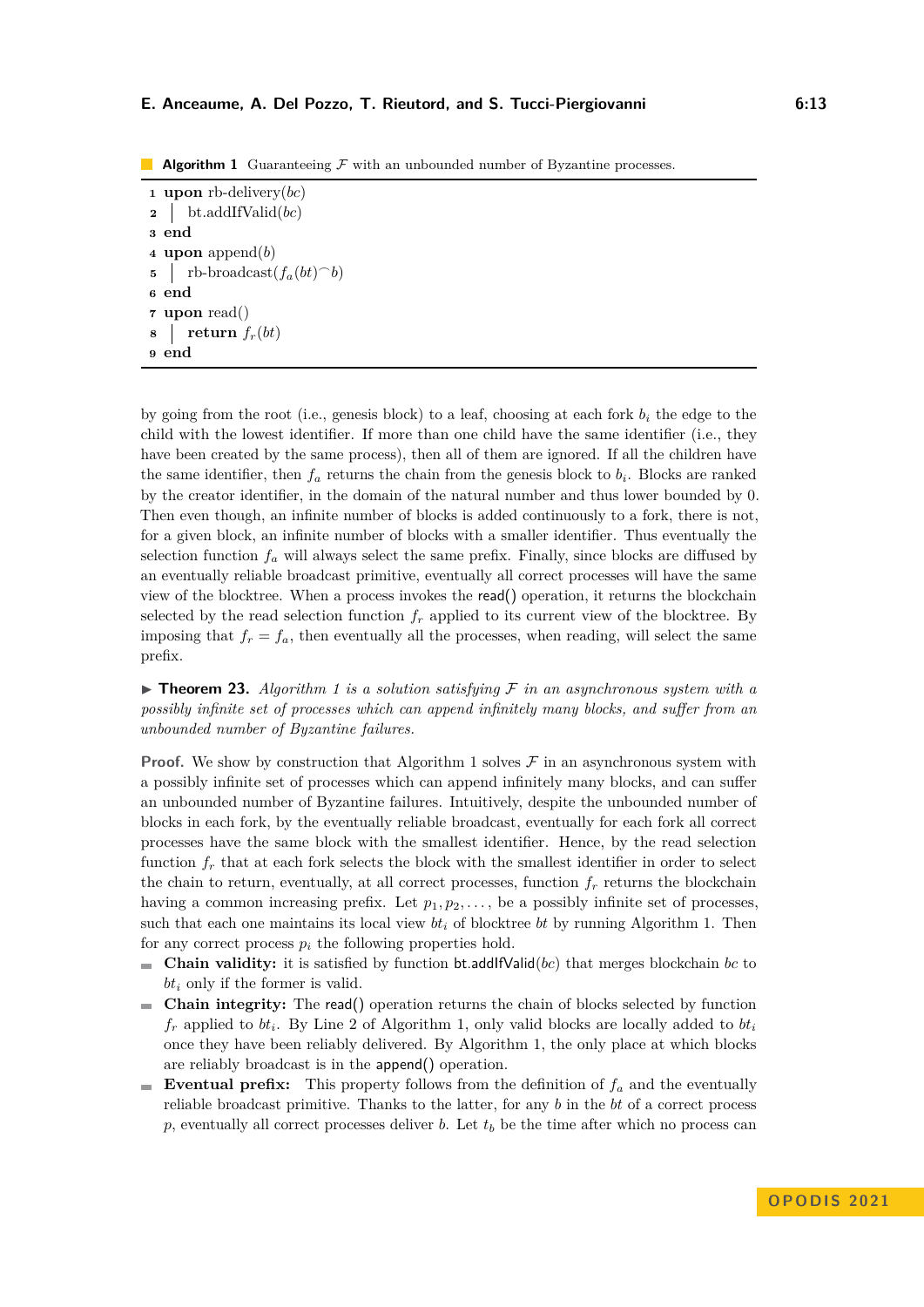append further blocks  $b_{child}$  to *b* such that  $b_{child}$  is part of the chain returned by  $f_a$ . This time *t<sup>b</sup>* always exists, as for each block *b* having potentially infinitely many children we have, by definition of function  $f_a$ , that  $f_a(bt)$  selects a chain in *bt* by going from the root to a leaf, choosing at each fork *b* the edge to the child with the lowest identifier. Since identifiers are lower bounded by 0, eventually function  $f_a$  will always select the same child  $b'$  of  $b$ . The same argument applies for  $b'$  and its children. Hence, if any two correct processes invoke the read operation infinitely many times, then as  $f_r = f_a$ , eventually they return chains that satisfy the eventual prefix property.

**Ever growing tree:** This property relies on the fact that each fork has a finite number of blocks since there are finitely many processes and each (Byzantine or correct) process can contribute with at most one block per parent as multiple children created by the same process are ignored by  $f_a$ . Thus, eventually, new blocks contribute to the tree growth.  $\blacktriangleleft$ 

# **5.3 Eventually Synchronous Solution Satisfying Bounded Deferred Finality with less than half of Byzantine Processes**

In this section we prove that the bounded deferred finality is solvable in an eventually synchronous message-passing system with less than *n/*2 Byzantine processes, where *n* is the number of processes.

We propose an algorithm, called  $\mathcal{AF}$  for Accountable Forking. This algorithm is inspired by the Streamlet [\[6\]](#page-15-22) algorithm. Streamlet [\[6\]](#page-15-22) assumes the presence of less than a third of Byzantine processes and an eventually synchronous system with a known message delay  $\Delta$ after GST. Algorithm  $\mathcal{AF}$  relies on weaker assumptions: we assume the presence of only a majority of correct processes and we do not explicitly use bound ∆. We suppose that processes have access to the eventually reliable broadcast presented in Section [5.2.](#page-11-1) Prior to presenting our algorithm, we first recall the description of the original Streamlet [\[6\]](#page-15-22).

**The Streamlet Algorithm.** The Streamlet algorithm works in an eventually synchronous system with a known message delay ∆ and a finite set of *n* processes. In particular, before the Global Stabilisation Time (GST), message delays can be arbitrary; however, after GST, messages sent by correct processes are guaranteed to be received by correct processes within  $\Delta$  time units. Each epoch, composed of 2 $\Delta$  time units, has a designated leader chosen at random by a publicly known hash function. Each block *b* is labelled with the epoch (*b.epoch*) at which it has been created. This allows processes to determine whether block *b* has been created by a legitimate leader. Algorithm [2](#page-14-4) presents Steamlet protocol [\[6\]](#page-15-22).

**The Accountable Forking (** $AF$ **) Algorithm.** We propose  $AF$ , an algorithm that extends Streamlet.  $A\mathcal{F}$  guarantees that for any given fork, correct processes can blame the process that originates it, i.e, a Byzantine process creating a fork is accountable for it. This is achieved as follows: First, we only require that a block gains votes from a majority of distinct processes to become notarized, which means that forks can occur. The second modification we propose goes deeper: if a fork occurs, any correct processes can detect the Byzantine process that originated it, and excludes it from the voters. Specifically, when two conflicting chains are finalized (i.e., two finalized chains that are not the prefix of one another) then processes look for inconsistent blocks. By definition, two notarized blocks *b, b*′ are inconsistent with one another if one of the following two conditions holds:

- **Condition 1.** *b* and *b*' share the same epoch, i.e, *b.epoch* = *b*'.*epoch*;
- **Condition 2.** either ((*b.epoch*  $\lt b'$ *.epoch*) and (*b.height*  $> b'$ *.height*)) or ((*b'.epoch*  $\lt$ *b.epoch*) and  $(b'.height > b. height)$ . Function height counts the number of blocks from the genesis block.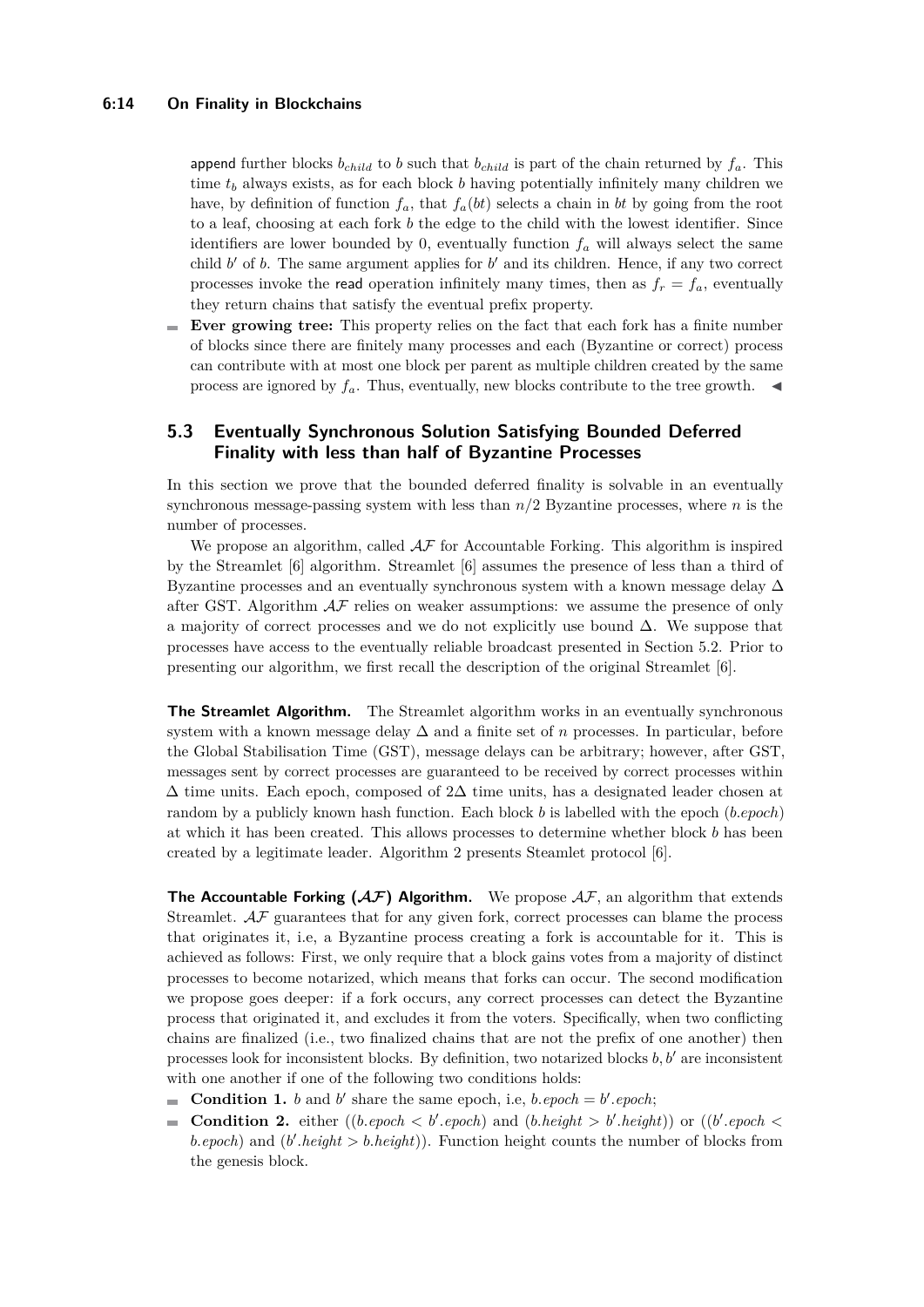## **Algorithm 2** Streamlet algorithm [\[6\]](#page-15-22).

- <span id="page-14-4"></span>**Propose-Vote.** In every epoch:
	- The epoch's designated leader proposes a new block and reliably broadcasts it, extending the longest notarized chain (defined below) it has seen, or breaking ties arbitrarily if they have the same height.
	- Each process votes (rb-broadcasts a vote) for the first proposal it sees from the epoch's leader, as long as the proposed block extends (one of) the longest notarized chain(s) that the voter has seen. A vote is a signature on the proposed block.
	- When a block gains votes from at least  $2n/3$  distinct processes, it becomes notarized. A chain is notarized if its constituent blocks are all notarized.
- **Finalize.** Notarized does not mean final. If in any notarized chain, there are three adjacent blocks with consecutive epoch numbers, the prefix of the chain up to the second of the three blocks is considered final. When a block becomes final, all of its prefixes must be final too.

If a process votes for blocks inconsistent with one another then it is detected as Byzantine. Once a correct process *p* detects a Byzantine process *q*, *p* ignores all messages coming from *q*. Since all messages received by a correct process *q* are eventually received by any correct process, then all of them do the same with respect to *q*.

<span id="page-14-1"></span>**• Theorem 24.** *There exists a solution that satisfies*  $\mathcal{F}^{\diamond,c=0}$  *(and all the equivalent forms) in an eventually synchronous system with less than half Byzantine processes.*

**Proof.** We show in the Appendix that algorithm  $\mathcal{AF}$  is such a solution.

# <span id="page-14-2"></span>**6 Conclusion**

In this work we have defined different consistency criteria for blockchains. We have first defined eventual finality, which is the weakest consistency criterion that we may expect from blockchains, along with the notion of block revocation. By combining eventual finality with different forms of revocation we obtained stronger consistency criteria, thus providing a comprehensive characterization of what we may expect from blockchains. We have formally shown that in an asynchronous system it is not possible to provide a known bound on the number of blocks that can be revoked. On the other hand, we have proposed for the first time a solution in an eventually synchronous system with less than half of Byzantine processes guaranteeing that eventually such bound is reached. We have also shown that in an asynchronous system, finality with no bound on the number of revocable blocks cannot be solved using the reconciliation rule of Bitcoin. Still we provide an asynchronous solution with an unlimited number of Byzantine processes. We hope that this work will better guide blockchain designs.

## **References**

<span id="page-14-3"></span>**1** Emmanuelle Anceaume, Antonella Del Pozzo, Romaric Ludinard, Maria Potop-Butucaru, and Sara Tucci Piergiovanni. Blockchain abstract data type. In *Proceedings of the ACM Symposium on Parallelism in Algorithms and Architectures (SPAA)*, 2019.

<span id="page-14-0"></span>**<sup>2</sup>** Elli Androulaki and et al. Hyperledger fabric: a distributed operating system for permissioned blockchains. In *Proceedings of the European Conference on Computer Systems (EuroSys)*, 2018.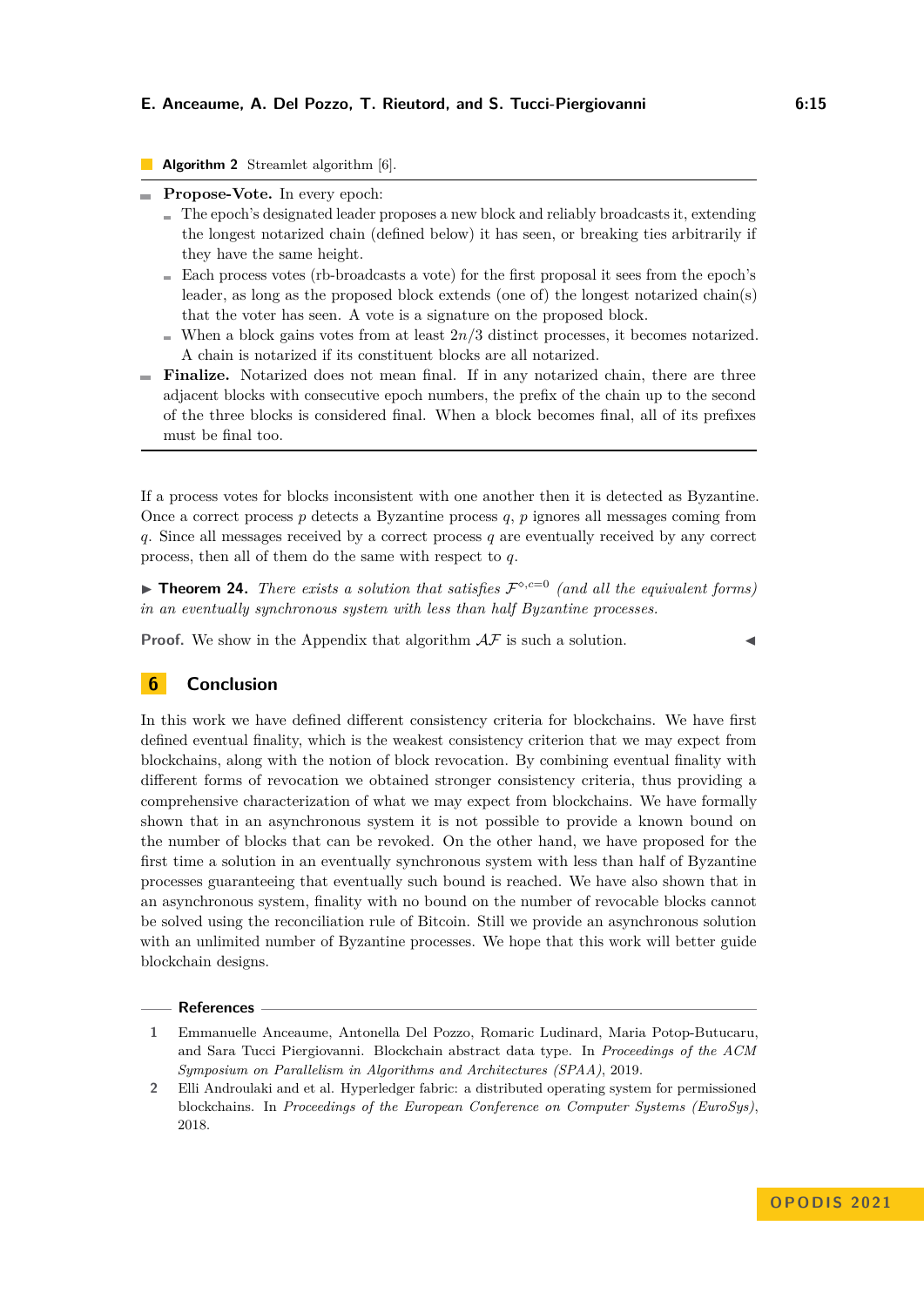## **6:16 On Finality in Blockchains**

- <span id="page-15-13"></span>**3** Antonio Anta Fernández, Kishori Konwar, Chryssis Georgiou, and Nicolas Nicolaou. Formalizing and implementing distributed ledger objects. *ACM SIGACT News*, 49(2):58–76, 2018.
- <span id="page-15-9"></span>**4** Lăcrămioara Aştefanoaei, Pierre Chambart, Antonella Del Pozzo, Thibault Rieutord, Sara Tucci-Piergiovanni, and Eugen Zălinescu. Tenderbake – A solution to dynamic repeated consensus for blockchains. In *Proceedings of the Fourth International Symposium of Foundations and Applications of Blockchain*, 2021.
- <span id="page-15-7"></span>**5** Vitalik Buterin and Virgil Griffith. Casper the friendly finality gadget. *CoRR*, 2017. [arXiv:](http://arxiv.org/abs/1710.09437) [1710.09437](http://arxiv.org/abs/1710.09437).
- <span id="page-15-22"></span>**6** Benjamin Y Chan and Elaine Shi. Streamlet: Textbook streamlined blockchains. [https:](https://eprint.iacr.org/2020/088.pdf) [//eprint.iacr.org/2020/088.pdf](https://eprint.iacr.org/2020/088.pdf), 2020.
- <span id="page-15-1"></span>**7** Jing Chen and Silvio Micali. Algorand: A secure and efficient distributed ledger. *Theor. Comput. Sci.*, 2019.
- <span id="page-15-0"></span>**8** Tyler Crain, Vincent Gramoli, Mikel Larrea, and Michel Raynal. (leader/randomization/ signature)-free byzantine consensus for consortium blockchains. *CoRR*, abs/1702.03068, 2017. [arXiv:1702.03068](http://arxiv.org/abs/1702.03068).
- <span id="page-15-18"></span>**9** Swan Dubois, Rachid Guerraoui, Petr Kuznetsov, Franck Petit, and Pierre Sens. The weakest failure detector for eventual consistency. In *Proceedings of the ACM Symposium on Principles of Distributed Computing (PODC)*, 2015.
- <span id="page-15-11"></span>**10** Juan A. Garay, Aggelos Kiayias, and Nikos Leonardos. The bitcoin backbone protocol: Analysis and applications. In *Proc. EUROCRYPT International Conference*, 2015. Updated version 2020: https://eprint.iacr.org/2014/765.pdf.
- <span id="page-15-20"></span>**11** L.M. Goodman. Tezos – A self-amending crypto-ledger, 2014.
- <span id="page-15-5"></span>**12** Ian Grigg. EOS: An introduction. <https://whitepaperdatabase.com/eos-whitepaper/>.
- <span id="page-15-14"></span>**13** Rachid Guerraoui, Petr Kuznetsov, Matteo Monti, Matej Pavlovič, and Dragos-Adrian Seredinschi. The consensus number of a cryptocurrency. In *Proceedings of the 2019 ACM Symposium on Principles of Distributed Computing (PODC)*, 2019.
- <span id="page-15-10"></span>**14** Maurice Herlihy. Blockchains and the future of distributed computing. In *Proceedings of the ACM Symposium on Principles of Distributed Computing (PODC)*, 2017.
- <span id="page-15-6"></span>**15** Aggelos Kiayias, Alexander Russell, Bernardo David, and Roman Oliynykov. Ouroboros: A provably secure proof-of-stake blockchain protocol. In *Proceedings of the Advances in Cryptology*, 2017.
- <span id="page-15-4"></span>**16** Artem Koltsov, Vitaly Cheremensky, and Stanislav Kapulkin. Casper White Paper.
- <span id="page-15-17"></span>**17** Leslie Lamport, Robert Shostak, and Marshall Pease. The Byzantine generals problem. *ACM Transactions on Programming Languages and Systems*, 1982.
- <span id="page-15-15"></span>**18** B. Liskov and S. Zilles. Programming with abstract data types. *ACM SIGLAN Notices*, 9(4), 1974.
- <span id="page-15-21"></span>**19** Alexandre Maurer and Sébastien Tixeuil. On byzantine broadcast in loosely connected networks. In *Proceedings of the 26th International Symposium on Distributed Computing (DISC)*, 2012.
- <span id="page-15-2"></span>**20** Satoshi Nakamoto. Bitcoin: A peer-to-peer electronic cash system. *www.bitcoin.org*, 2008.
- <span id="page-15-12"></span>**21** Rafael Pass, Lior Seeman, and Abhi Shelat. Analysis of the blockchain protocol in asynchronous networks. In *Proceedings of the EUROCRYPT International Conference*, 2017.
- <span id="page-15-16"></span>**22** Matthieu Perrin. *Distributed Systems, Concurrency and Consistency*. ISTE Press, Elsevier, 2017.
- <span id="page-15-19"></span>**23** Michel Raynal. Eventual leader service in unreliable asynchronous systems: Why? how? In *Proceedings of the IEEE International Symposium on Network Computing and Applications (NCA)*, 2007.
- <span id="page-15-8"></span>**24** Alistair Stewart. Poster: Grandpa finality gadget. In *Proceedings of the 2019 ACM SIGSAC Conference on Computer and Communications Security*, CCS '19, pages 2649–2651, 2019.
- <span id="page-15-3"></span>**25** Gavin Wood. Ethereum: A secure decentralised generalised transaction ledger. [http://](http://gavwood.com/Paper.pdf) [gavwood.com/Paper.pdf](http://gavwood.com/Paper.pdf).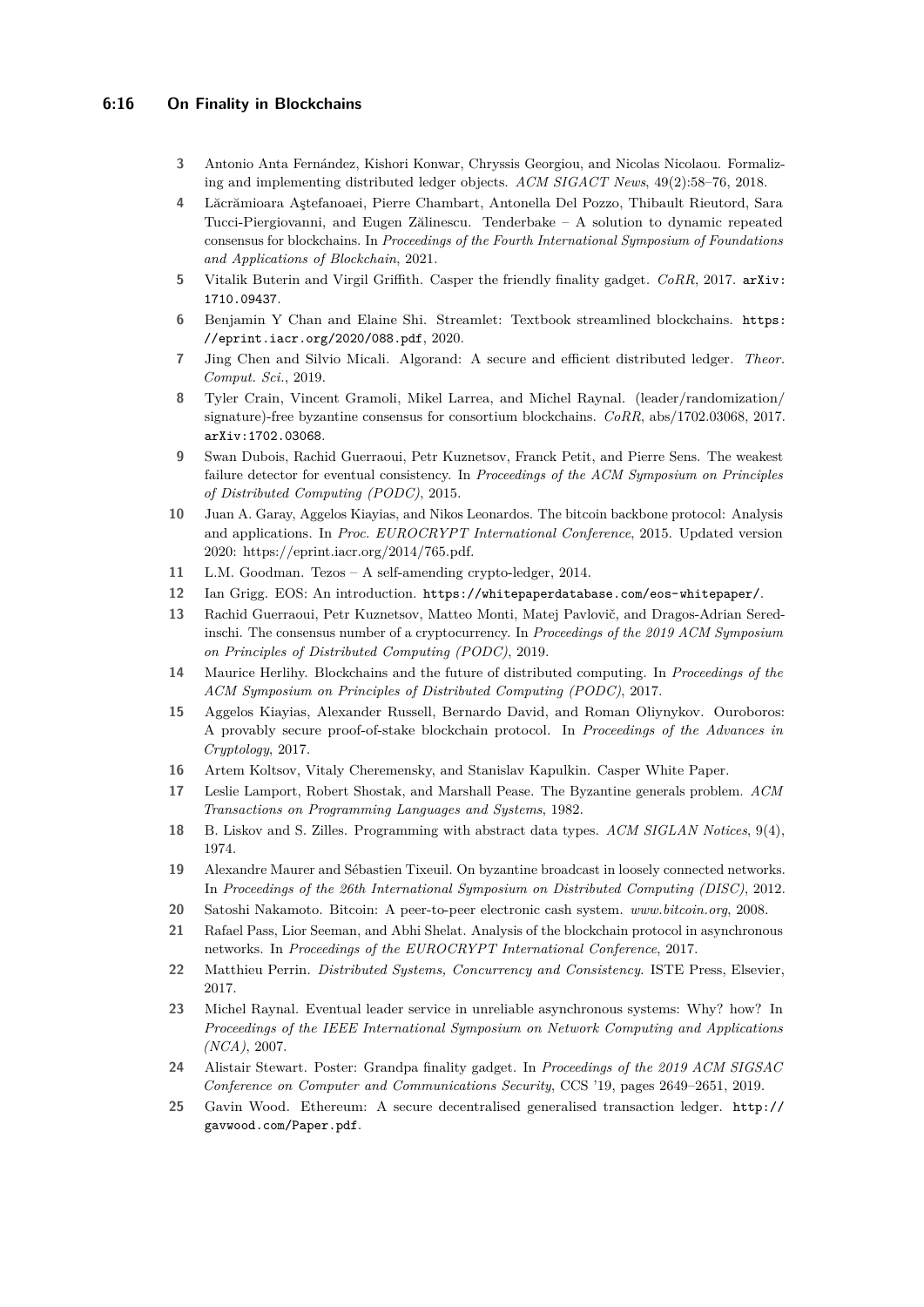# **A Appendix**

 $\triangleright$  **Theorem 22.** It is impossible to quarantee F if the append operation is based on the *longest chain rule in an asynchronous environment.*

**Proof.** To capture the synchronisation power of the system, we abstract the deterministic creation of new blocks and their addition to the blockchain within an oracle. This oracle is the only generator of valid blocks, and regulates the number of appended children from a same parent. The same approach has been proposed in [\[1\]](#page-14-3). The branching factor of an oracle is the maximal number of children that can be appended to a block. The oracle owns a synchronization power equal to Consensus if its branching factor is equal to 1. The oracle grants access to the blocktree as a shared object, through the following three operations:  $\mathsf{update\_view}()$  returns the current state of the blocktree;  $\mathsf{getValidBlock}(b_i, b_j)$  returns a valid block  $b'_{j}$ , constructed from  $b_{j}$ , that can be appended to block  $b_{i}$ , where  $b_{i}$  is already included in the blocktree; and setValidBlock $(b_i, b'_j)$  appends the valid block  $b'_j$  to  $b_i$ , and returns ⊤ when the block is successfully appended and ⊥ otherwise. The following theorem shows that, even with this strong oracle (that allows to have a bounded branching factor in contrast to proof-of-work (PoW) approaches), we cannot reach eventual finality if we rely on the longest chain rule to resolve forks.

In the proof we consider the stronger oracle allowing the occurrence of one fork, i.e., an oracle with branching factor equal to 2. That is, this oracle allows for two valid blocks to be appended to the same parent. If the oracle receives new requests to append additional blocks to this parent, it shall return  $\perp$  to all such requests.

Let  $p_1$  and  $p_2$  be two processes trying to append infinitely many blocks. Without loss of generality, we carry out this proof with a length function that counts the number of blocks from the genesis block.

We illustrate our proof with Figure [1.](#page-17-0) At time  $t_0$ , for both  $p_1$  and  $p_2$ , the update\_view() of *bt* equals  $b_0$ , thus when both apply the append selection function  $f_a$  on it to select the leaf where to append the new block, they both get  $b_0$ . Then they both call getValidBlock $(b_0, b_{i,1})$  =  $b'_i$ , where  $i = 1$  for  $p_1$  and  $i = 2$  for  $p_2$ . At time  $t_1 > t_0$ ,  $p_1$  and  $p_2$  are poised to call  $\mathsf{setValidBlock}(b_0, b'_{i,1})$ . We then let  $p_1$  call  $\mathsf{setValidBlock}(b_0, b'_{1,1})$ , which must return  $\top$  and hence  $b'_{1,1}$  is appended to  $b_0$ . Process  $p_1$  then proceeds to append a new block  $b_{1,2}$ , i.e., after having updated its *bt*'s view, through the update\_view() function, *p*<sup>1</sup> applies the append selection function  $f_a$  on it to select the leaf where to append its new block, in this case the only leaf is  $b'_{1,1}$ . It calls  $\text{getValidBlock}(b'_{1,1}, b_{1,2})$  function which returns  $\{b'_{1,2}\}$  and it is poised to call setValidBlock $(b'_{1,1}, b'_{1,2})$ .

We let  $p_1$  continue to append new blocks until some time  $t_2$  at which it is poised to call setValidBlock $(b'_{1,h}, b'_{1,h+1})$ , with  $h = 1$ , such that the length of the chain  $b_0, \ldots, b'_{1,h+1}$ would be greater than or would have the same length but a larger lexicographical order than the chain  $b_0, b'_{2,1}$  if  $b'_{2,1}$  were already appended to block  $b_0$ . Afterwards, at time  $t_3 \ge t_2$ , we let  $p_2$  resume and complete its call to  $setValidBlock(b_0, b'_{2,1})$  which must also succeed and return ⊤ as our oracle has a branching factor of 2. By construction, *p*<sup>2</sup> sees the two branches in its following  $update\_view()$  of *bt* (i.e., chain  $b_0, b'_{1,h}$  with  $h = 1$ , and chain  $b_0, b'_{2,1}$ ) of the same length thus the selection function  $f_a$  selects the branch  $b_0, b'_{2,1}$  for where to append the next block as block  $b'_{2,1}$  is smaller than  $b'_{1,h}$  in the lexicographical order. We let *p*<sup>2</sup> append blocks to this branch until some time *t*<sup>4</sup> at which it becomes poised to call  $\textsf{setValidBlock}(b'_{2,c}, b'_{2,c+1})$  with  $c = 2$  such that the length of the chain  $b_0, \ldots, b'_{2,c}$  is smaller than the chain  $b_0, \ldots, b'_{1,h+1}$ , or in case of equal length has a higher lexicographical order, and such that the length of the chain  $b_0, \ldots, b'_{2,c+1}$  is greater than the chain  $b_0, \ldots, b'_{1,h+1}$ , or in case of equal length has a smaller lexicographical order.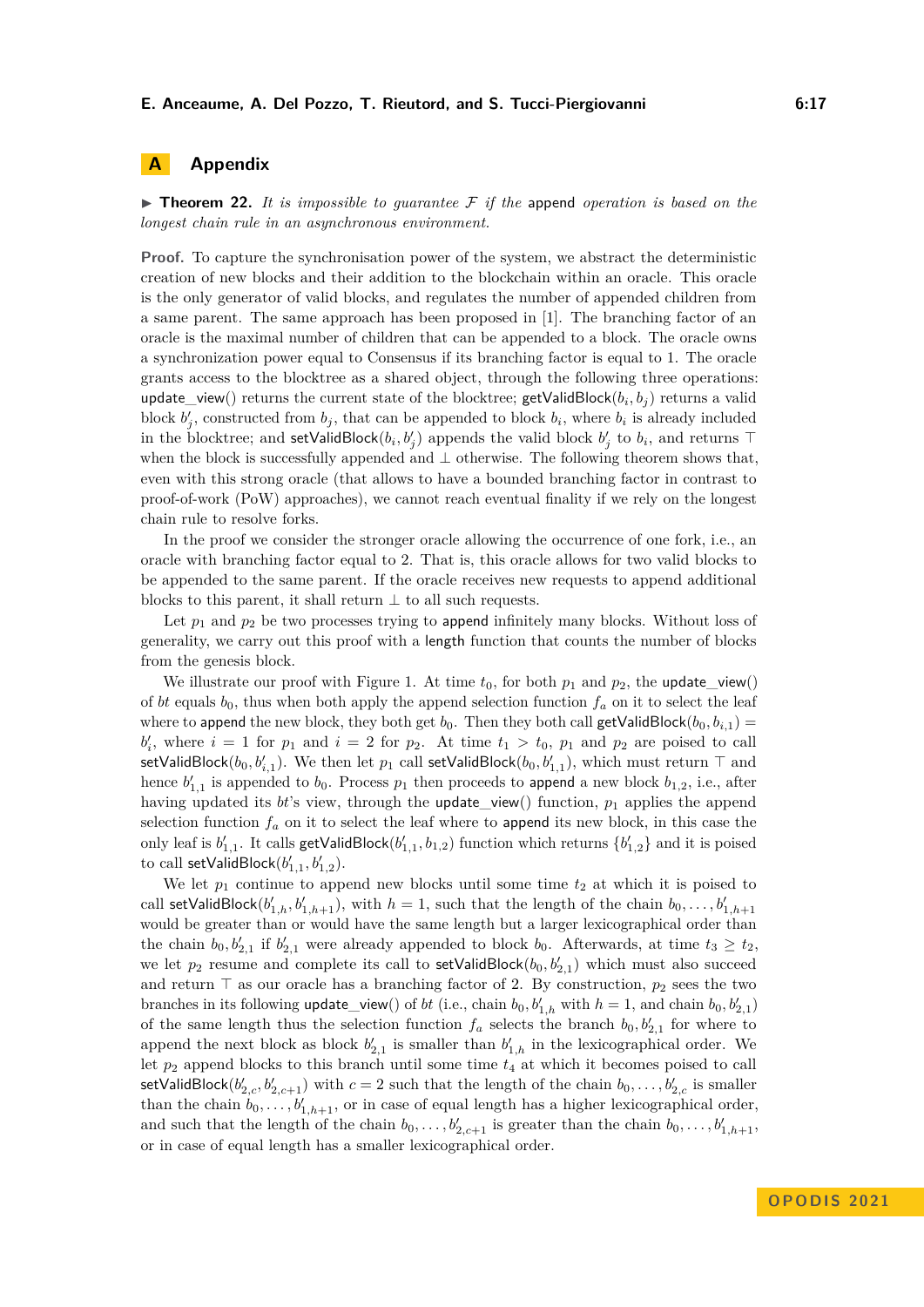<span id="page-17-0"></span>

**Figure 1** A blocktree generated by two processes. On the x-axis the longest chain value of each chain at different time instants (from the root to the current leaf) and the relationships between those values.

As before, it is time to stop the execution of  $p_2$  and resume the execution of  $p_1$  and to let it complete its call to  $set$ ValidBlock $(b'_{1,h}, b'_{1,h+1})$ . We can continue to create two infinite branches sharing only the root by alternatively letting  $p_1$  and  $p_2$  extend their own branch while stopping one and resuming the execution of the other each time its length would overcome the length of the other branch extended with the pending block (and the appropriate lexicographical orderings in case of equal length). This way we construct a tree composed of two infinite branches sharing only the root  $b_0$  as common prefix. It is easy to see that we can integrate read operations that may return the current chain from any branch as both branches are temporarily the longest one. Thus, the common prefix never increases, and so, the eventual finality consistency criterion is not satisfied.

It is important to note that with any length function that increases monotonically with prefixes (e.g, the length function could count the total number of transactions that belong to the blocks on the same branch) then this scenario still holds. In that case *h* and *c* in the proof could be larger than 1 and 2 respectively.

**• Theorem 24.** *There exists a solution that satisfies*  $\mathcal{F}^{\diamond,c=0}$  *(and all the equivalent forms) in an eventually synchronous system with less than half Byzantine processes.*

**Proof.** Let us first demonstrate that voting for two inconsistent blocks *b* and *b*' is a Byzantine failure. We have two cases to consider. If both  $b$  and  $b'$  are inconsistent because Condition 1 holds, then the intersecting voters are Byzantine as correct processes vote only once per epoch. Hence if process q votes for b and b' then q is Byzantine. If both b and b' are inconsistent because Condition 2 is met, then the intersecting voters are Byzantine, as correct processes vote only for blocks extending one of the longest notarized chains. That is, if correct process *p* votes for *b* it means that *b* is extending a notarized block *bpred* that is of height *b.height* − 1, therefore *p* cannot vote afterwards for a block *b* ′ whose height is strictly smaller than *b.height* because *p* must extend one of the longest notarized chain. It follows that if process *q* votes for both  $b$  and  $b'$  then  $q$  is Byzantine.

Let us now show that a fork occurs because of two inconsistent blocks. If there is a fork then this gives rise to two sequences of three adjacent blocks with consecutive epochs,  $b_1, b_2, b_3$  and  $b'_1, b'_2, b'_3$  (by construction given the finalization rule). If no blocks share the same epoch number then we can assume w.l.o.g. that  $b_3.\text{epoch} < b'_1.\text{epoch}$ . Let block  $b'$ belonging to the prefix of  $b'_3$  such that  $b'$ . *epoch*  $> b_1$ . *epoch* and  $b'$ . *height* is the smallest in the prefix of  $b'_3$ . Such block always exists as  $b'_1$  satisfies those two conditions. We have two cases: Either *b*'.*height*  $\lt b_3$ .*height* or *b*'.*height*  $\geq b_3$ .*height*. In the former case, *b*' is inconsistent with  $b_3$  since by assumption  $b'$ .*epoch* >  $b_3$ .*epoch*. In the latter case, the predecessor of  $b'$ is inconsistent with  $b_3$ . Indeed, the predecessor of  $b'$  has a strictly smaller height than  $b_1$ and by assumption has a larger epoch number than  $b_3$ . Figure [2](#page-18-0) illustrates the presence